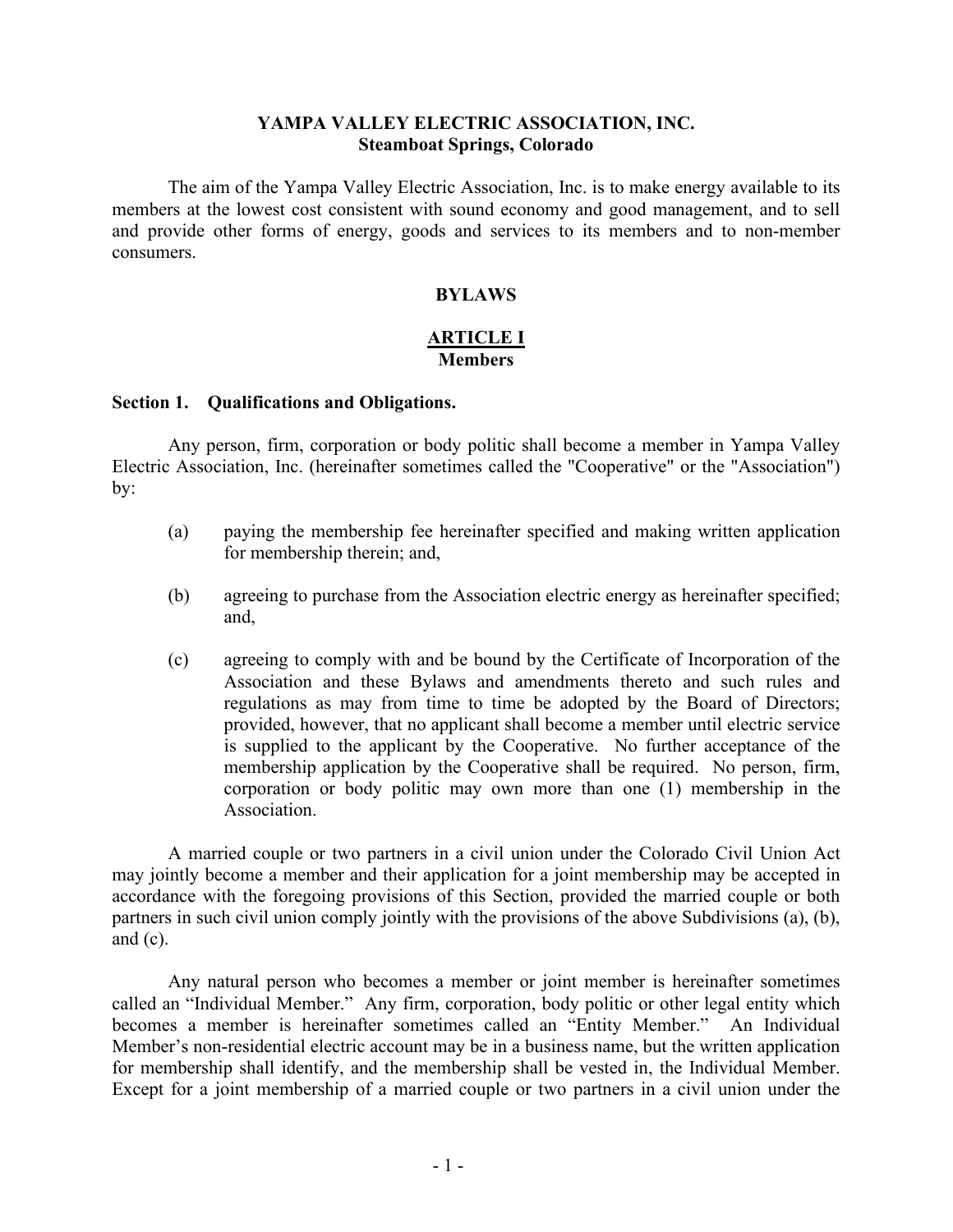Colorado Civil Union Act, no membership shall exist for multiple Individuals and/or Entities on an electric account, but each electric account (other than a joint membership account) shall be in the name of only one (1) member.

### **Section 2. Membership.**

A membership fee may be determined from time to time by the Board of Directors, but if such a fee is imposed, it shall be no more than five dollars (\$5.00) per member, regardless of the number of accounts in the name of the member.

## **Section 3. Purchase of Energy, Goods and Services.**

(a) Each member shall, as soon as electric energy shall be available, purchase from the Cooperative all electric energy purchased for use on the premises specified in his application for membership, and shall pay therefor monthly at rates which shall from time to time be fixed by the Board of Directors or at rates and tariffs on file with such agency or agencies of the State of Colorado or the State of Wyoming as may be provided by law. Production or use of electric energy on such premises regardless of the source thereof, by means of facilities which shall be interconnected with the Cooperative facilities shall be subject to appropriate regulations as shall be fixed from time to time by the Cooperative. It is expressly understood that amounts paid for electric energy in excess of the cost of service are furnished by members as capital and each member shall be credited with the capital furnished as provided in these Bylaws.

Each member shall pay to the Cooperative such minimum amount per month regardless of the amount of electric energy consumed, as shall be fixed by the Board of Directors from time to time. Each member shall also pay all amounts owed by him to the Cooperative as and when the same shall become due and payable.

(b) Members may also purchase from the Association other forms of energy, goods and services as the Association may from time to time make available for purchase by its members.

## **Section 4. Non-liability for Debts of the Association.**

The private property of the members of the Association shall be exempt from execution for the debts of the Association and no member shall be individually liable or responsible for any debts or liabilities of the Association.

## **Section 5. Termination of Membership.**

Any member may withdraw from membership upon payment in full of all debts and liabilities of such member to the Cooperative and upon compliance with such uniform terms and conditions as the Board of Directors may prescribe.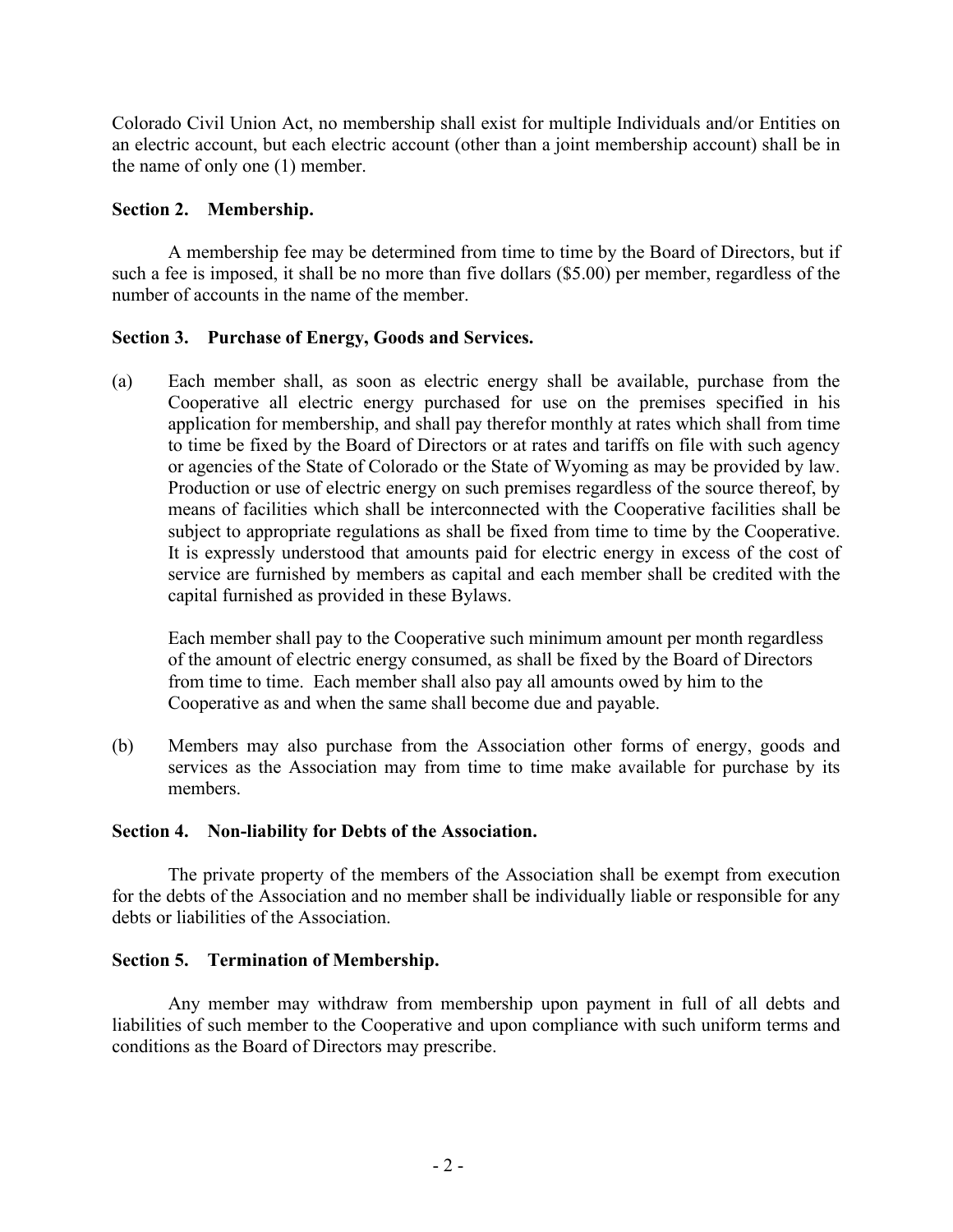The Board of Directors may, by the affirmative vote of not less than two-thirds (2/3) of the members thereof, expel any member and cause his membership certificate to be cancelled if such member shall have violated or refused to comply with any of the provisions of the Certificate of Incorporation of the Association or these Bylaws or any rules or regulations adopted from time to time by the Board of Directors. Any member so expelled may be reinstated as a member by a vote of the members at an annual or special meeting. The action of the members with respect to any such reinstatement shall be final. The membership of a member, who for a period of three (3) months after electric energy is available to him, has not purchased electric energy from the Cooperative, or of a member who has ceased to purchase electric energy from the Cooperative for a period of three (3) months, or upon the withdrawal, death, cessation of existence or expulsion of a member, the membership of such member shall thereupon terminate, and the membership certificate of such member shall be surrendered forthwith to the Cooperative and the membership fee refunded or offset against debts due the Cooperative. Termination of membership in any manner shall not release a member or his estate from any debts due the Cooperative. The rights of a member in patronage capital, as provided in Article VIII hereof, shall not be impaired by termination of membership; all other rights in the Cooperative's assets and property shall terminate.

The Cooperative holds certain deposits, membership fees and accounts payable (collectively referred to herein as "funds") for the accounts of past patrons and others. These funds have never been claimed by past patrons or others. Such funds, tendered in the form of negotiable instruments, were sent by first class mail to such past patrons or others at their last known addresses but were returned undelivered or otherwise remain unclaimed. Bookkeeping and accounting maintenance of such unclaimed funds for such past patrons and others is burdensome and costly to the Cooperative. The failure by a past patron to assert a claim for such funds constitutes evidence of intent to abandon such funds.

Any funds which became due and payable to a past patron, but which remain unclaimed by a past patron for six or more months after having been mailed by first class mail to such past patron at his last known address, are hereby conclusively deemed abandoned and forfeited to the Cooperative and belong to the Cooperative, if:

- 1) The Cooperative has first given notice to such past patron of the unclaimed funds by publication in a newspaper of general circulation within the service area of the Cooperative; and
- 2) Such past patron does not claim such funds within thirty (30) days of the date of publication.

Such unclaimed funds which are so deemed abandoned and forfeited to the Cooperative shall be cancelled and credited to the Cooperative on its books. The Board may direct, in its discretion, the use of such funds for expenditures associated with the provision of energy service.

After July 1, 1992, all new and existing patrons of the Cooperative covenant and agree with the Cooperative, as a term and condition of new or continued patronship, that all funds, as defined above, becoming payable after July 1, 1992, and which remain unclaimed after six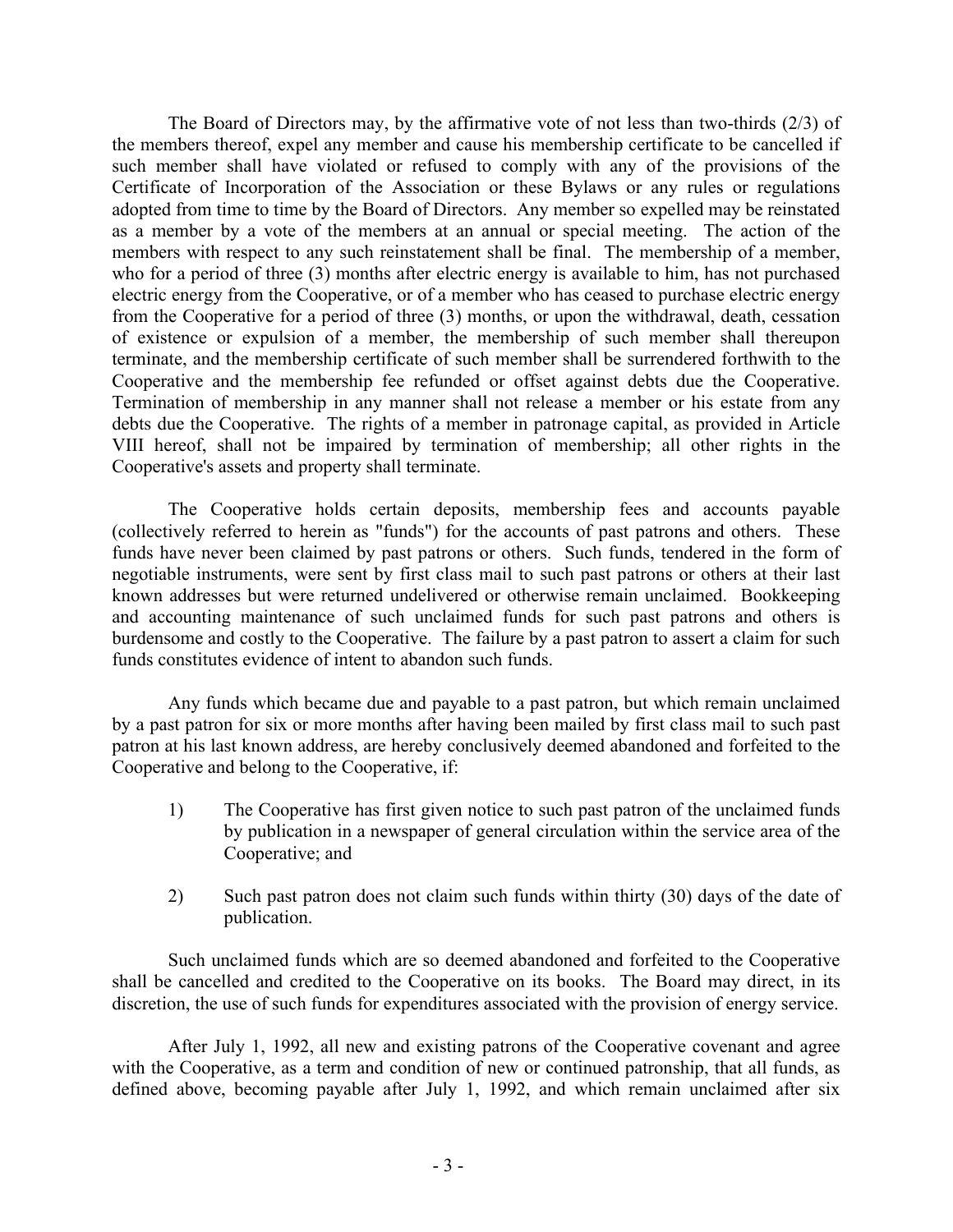months from the date of mailing of a payment thereof to a patron, by first class mail addressed to such patron at his/her/its last known address, and after 30 days following publication of notice by the Cooperative as above described, shall be forfeited, and the right, title and interest in such fund shall be deemed to be irrevocably assigned and given to the Cooperative at the end of such six month period.

### **Section 6. Transfer of Membership.**

- (a) Membership in the Cooperative shall be transferable only under the limited conditions hereinafter stated in this Section 6.
- (b) A membership may be transferred by a member to himself or herself and his or her spouse or partner in a civil union under the Colorado Civil Union Act, as the case may be, jointly upon written request of such member and the compliance by such married couple or both partners in a civil union jointly with the provisions of Subdivisions (b) and (c) of Section 1 of this Article. Such transfer shall be made and recorded on the books of the Association, and the membership certificate may be surrendered by the transferor and the certificate may be reissued to and in the name of such joint members.
- (c) When a membership is held jointly by a married couple or by both partners in a civil union, upon the death of either person, such membership shall be deemed to be held solely by the survivor with the same effect as though such membership had been originally issued solely to him or her, as the case may be, and the joint membership certificate may be surrendered by the survivor and upon the recording of such death on the books of the Association the certificate may be reissued to and in the name of such survivor; provided, however, that the estate of the deceased shall not be released from any membership debts or liabilities to the Association. Upon the dissolution of marriage of joint members or judicial dissolution of a civil union or declaration of invalidity of a civil union, the joint membership shall terminate and either or both of the parties may apply for a new membership as herein provided. Such termination shall not release either party from debts or liabilities to the Cooperative.
- (d) All members of the Association at the time of adoption of these Bylaws as amended shall remain members.

### **Section 7. Director Discipline and Removal.**

A Director may be removed only in accordance with this section.

- 7.1 Actions by the Board of Directors:
- (a) Director Discipline. (i) The board of directors may investigate any formal written complaint made about a director filed by another director or by the corporate counsel of Yampa Valley Electric Association, Inc. The board of directors shall maintain confidentiality of records and discussion regarding the complaint to protect personal privacy or safety, or in conformance with law. (ii) The board of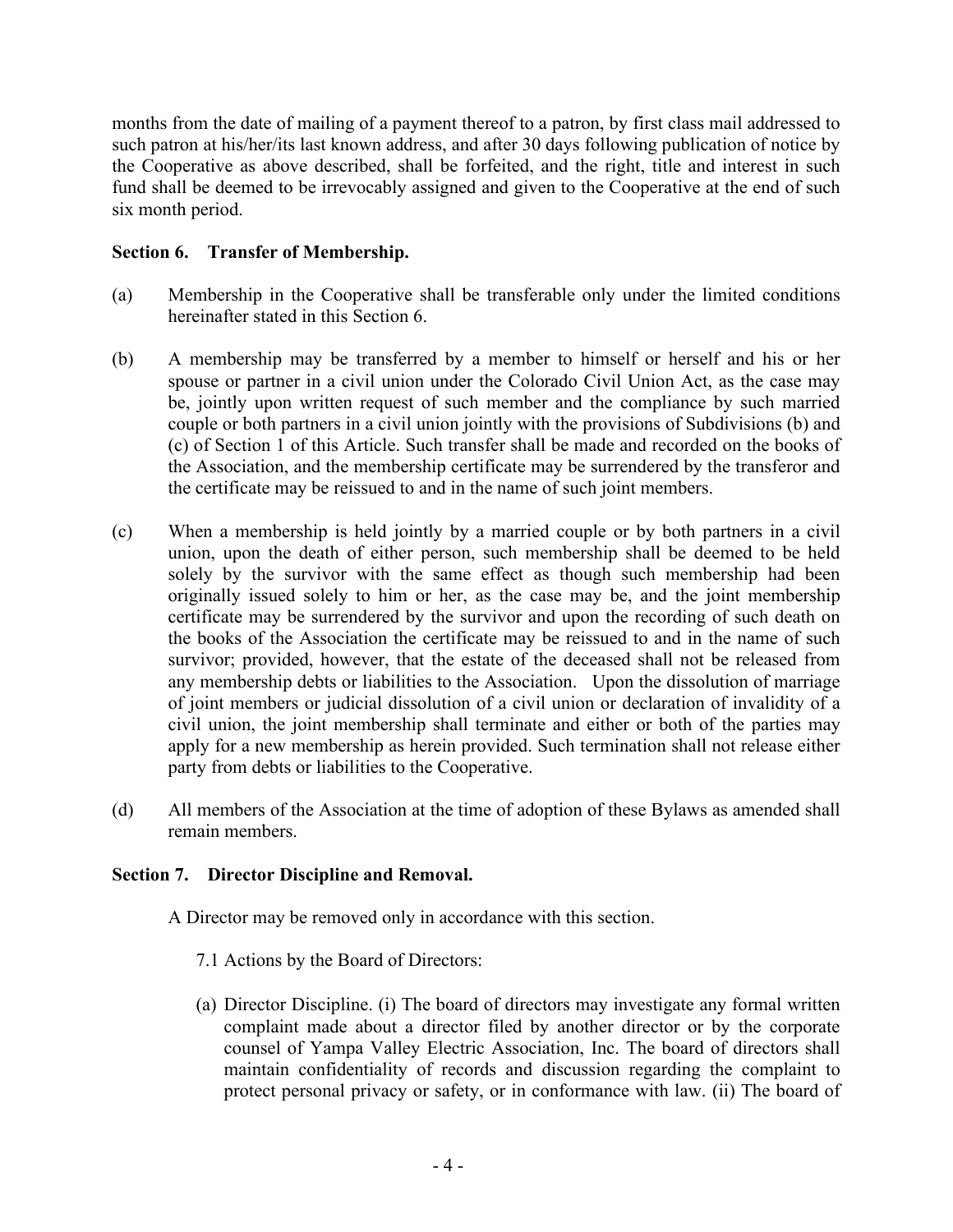directors shall provide the complaint to the director who is the subject of the complaint as it is received by the board. The director who is the subject of this complaint may provide a written response and evidence within 30 days of receipt of the complaint. (iii) Following investigation, the board of directors shall consider the complaint, the response, and all evidence concerning the complaint. The board of directors (minus the director who is the subject of the complaint and any director(s) filing the complaint) shall render the final decision on the complaint by a majority vote of the quorum present at the meeting held for purposes of deliberation and discussion. While the deliberation and discussion shall be conducted in executive session, the decision shall be announced outside the executive session by a simple statement of the resolution. The director who is the subject of the complaint shall not participate in the board of directors' deliberation or vote on any matter related to the issue. Any director(s) filing the complaint shall not participate in the board of directors' deliberation or vote. Once all evidence is considered, the Board may, by majority vote, institute one or more of the disciplinary measures set forth in Section 7.1(a)(iv) below or may dismiss the complaint. (iv) Disciplinary action may include: (1) a verbal warning; (2) a written reprimand; (3) a reduction in director's privileges; or (4) removal pursuant to subsection (b) of this Section 7.1.

- (b) Removal by the Board. A director may be removed for Cause by a vote of at least five-sevenths (5/7) of the non-affected remaining directors present as a quorum, who are not the subject of nor have filed the current complaint, at a regular or special meeting of the board of directors called for such purpose, provided that a director may not be removed unless a simple majority of the entire board votes in favor of removal. The director shall be informed thereof in writing at least thirty (30) days in advance of the meeting at which such a removal vote is scheduled to take place, and shall have an opportunity to respond, or be heard in person or by counsel, at such meeting.
- (c) Cause Defined. Cause includes: (i) a conviction or judicial determination involving a felony crime after election as a director; (ii) becoming ineligible to serve as a director due to failing to meet the qualifications set forth in Section 2 of Article III; (iii) violation of a Director's fiduciary duty during his/her service as a director; (iv) a violation of board policy; or (v) unacceptable personal conduct bringing disrepute or disparagement to the Cooperative;
- 7.2 Removal by Members: Any member may bring charges against a director by filing them in writing with the secretary of the Association, together with a petition signed by ten per centum (10 percent) of the members, requesting the removal of the director in question. The removal shall be voted upon by the members of the Association in the manner provided in Article II, Section 8. Any vacancy on the board of directors created by the removal of a director shall be filled by a majority vote of the remaining directors as provided in Section 4 of Article III, but the removed director shall not be eligible to fill the vacancy. The director against whom such charges have been brought shall be informed in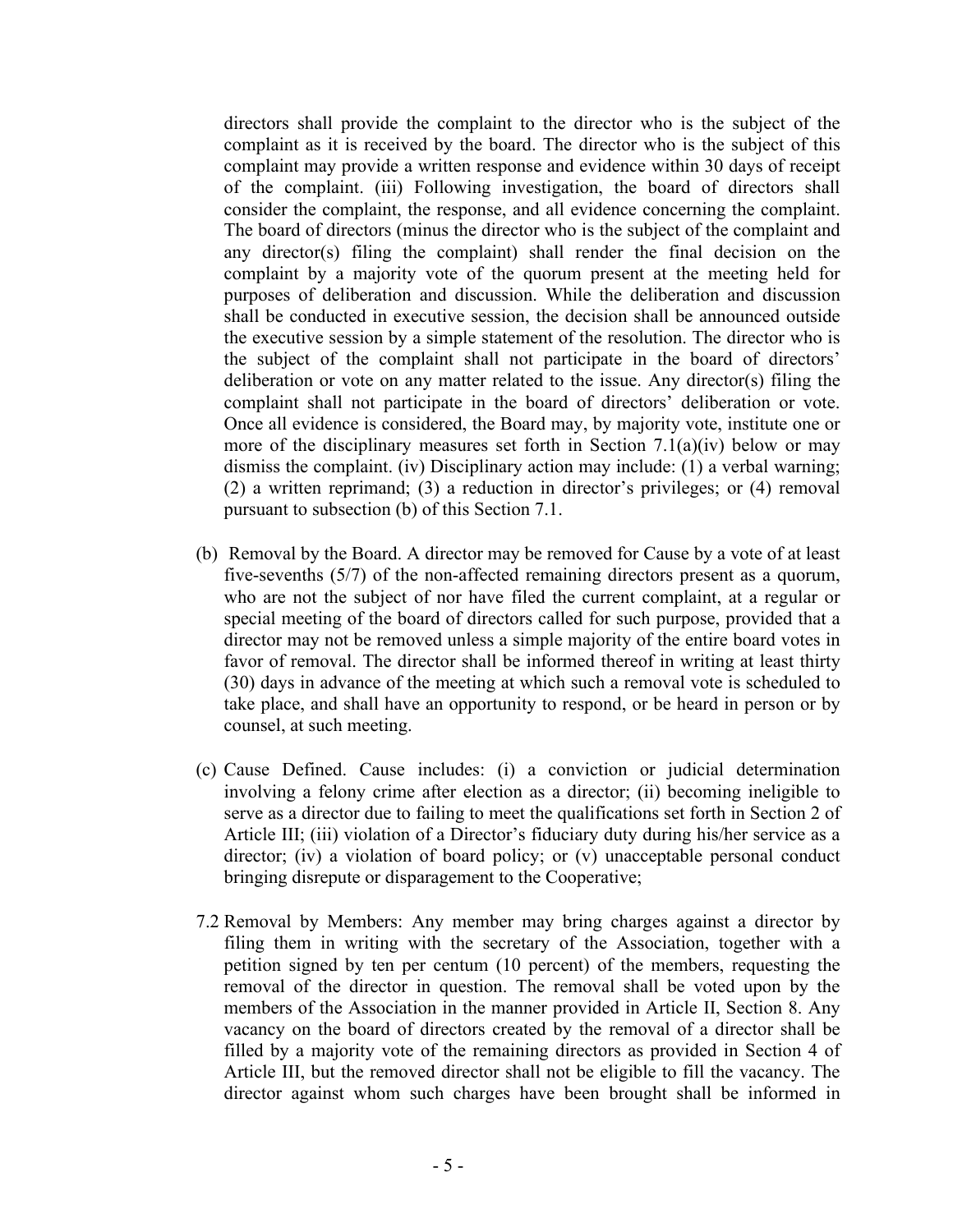writing of the charges previous to the meeting to be heard in person or by counsel and to present evidence; and the person or persons bringing the charges against him shall have the same opportunity.

### **ARTICLE II Meetings of Members**

#### **Section 1. Annual Meeting.**

The Annual Meeting of the Members shall be held annually, at such time and place, during each calendar year, in the service area of the Cooperative within Colorado as shall be designated from time to time by the Board of Directors and stated in the Notice of the Meeting, for the purpose of electing Directors, passing upon reports covering the previous fiscal year and transaction such other business as may come before the meeting. Failure to hold the Annual Meeting at the designated time or place shall not work to a forfeiture or dissolution of the Association.

#### **Section 2. Special Meetings.**

Special meetings of the members may be called by resolution of the Board of Directors, or upon a written request signed by at least ten per centum (10 percent) of all members and it shall thereupon be the duty of the Secretary to cause such Notice of Meeting to be given as hereinafter provided. Special meetings of the members may be held at any place within the service area of the Cooperative, in the State of Colorado, as shall be specified in the Notice of the Special Meeting.

#### **Section 3. Notice of Members' Meeting.**

Public notice of the time and place of the holding of each meeting shall be published not less than ten (10) days, nor more than thirty (30) days previous thereto in a newspaper printed in the county where the principal office of the Association is located, and if there be no such newspaper, then in a newspaper printed in an adjoining county. Written or printed notice stating the place, day and hour of the meeting, and in case of a Special Meeting, the purpose or purposes for which the meeting is called, shall also be delivered not less than ten (10) days nor more than fifty (50) days before the date of the meeting, either personally or by mail, by or at the direction of the President, the Secretary, or the persons calling the meeting, to each member of record entitled to vote at such meeting. If mailed, such notice shall be deemed to be delivered when deposited in the United States mail, addressed to the member at his address as it appears on the records of the Association, with postage thereon prepaid. The failure of any member to receive notice of an Annual Meeting or Special Meeting of the members shall not invalidate any action which may be taken by the members at any such meeting.

#### **Section 4. Quorum.**

A quorum for the election of Directors, amending of the Articles of Incorporation, and conducting normal business at all meetings of the members shall be five percent (5 %) of the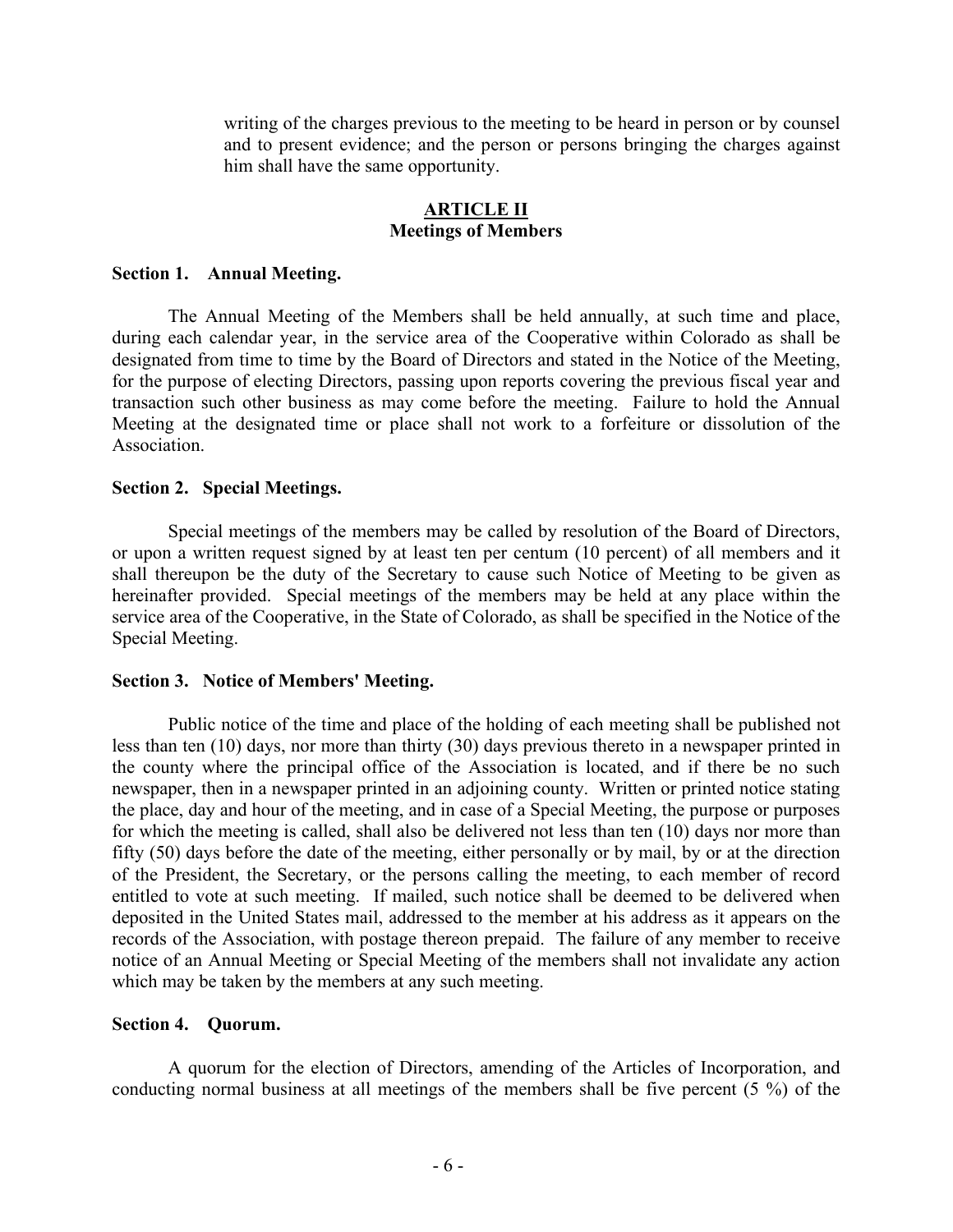members or fifty (50) members present in person, whichever is less. If less than a quorum is present at any meeting of members, a majority of members present in person may adjourn the meeting to a date, time, and place certain. Such adjournment at such meeting constitutes sufficient notice to all of the members of the date, time, and place of the rescheduled meeting of members, and no further notice of such rescheduled meeting shall be made to the membership. The election of Directors shall also be adjourned to such rescheduled meeting, and the ballots of members cast by mail shall remain sealed and be held by the Association for counting by a Teller Committee at the rescheduled meeting.

#### **Section 5. Voting.**

Each Entity Member shall designate one person who is an officer, director, partner, manager, trustee, or other similar management individual, to vote on behalf of such Entity Member. The married couple of a joint membership, or both partners in a civil union under the Colorado Civil Union Act holding a joint membership, shall jointly designate one of them to vote on behalf of both such joint members. Each Individual Member and each Entity Member shall be entitled to only one (1) vote upon each matter submitted to a vote at a meeting of the members. The married couple of a joint membership, and both partners in a civil union holding a joint membership, are collectively entitled to only one (1) vote upon each matter submitted to a vote at a meeting of the members. If an Entity Member or Individual Member has more than one electric account with the Association, such Member shall nevertheless be entitled to cast only one (1) vote upon each matter submitted to a vote at a meeting of the members. If either spouse in a joint membership, or either partner in a civil union holding a joint membership, has any other electric account in his or her name or in a business name in the Association, such spouse or partner in a civil union shall nevertheless not be entitled to cast a separate vote by reason of such other account but shall be limited to the one (1) vote allocated to the joint membership, regardless of which spouse or which partner in a civil union is designated to vote on behalf of both joint members. At all meetings of the members at which a quorum is present, all questions and motions shall be decided by a vote of the members present, and the vote of a majority of the votes cast by members present on any question or motion shall constitute the decision of the membership of the Association for all purposes, except in the election of Directors, final adoption of a Member Sponsored Bylaw Amendment Motion, final adoption of a Governing Motion, or any other matter where voting by mail ballot is authorized by the Board of Directors or required under these Bylaws. . For the election of each Director of the Association, the ultimate passage and adoption of a Member Sponsored Bylaw Amendment Motion, the ultimate adoption and passage of a Governing Motion , or any other matter where mail voting is authorized by the Board of Directors or required under these Bylaws, the election shall be decided by a majority of the collective votes cast by mail as permitted under Section 8 of this Article II and the votes cast by the members present at the regular or special meeting of the members at which the matter is under consideration.

### **Section 6. Proxies.**

Proxy and cumulative voting shall be prohibited.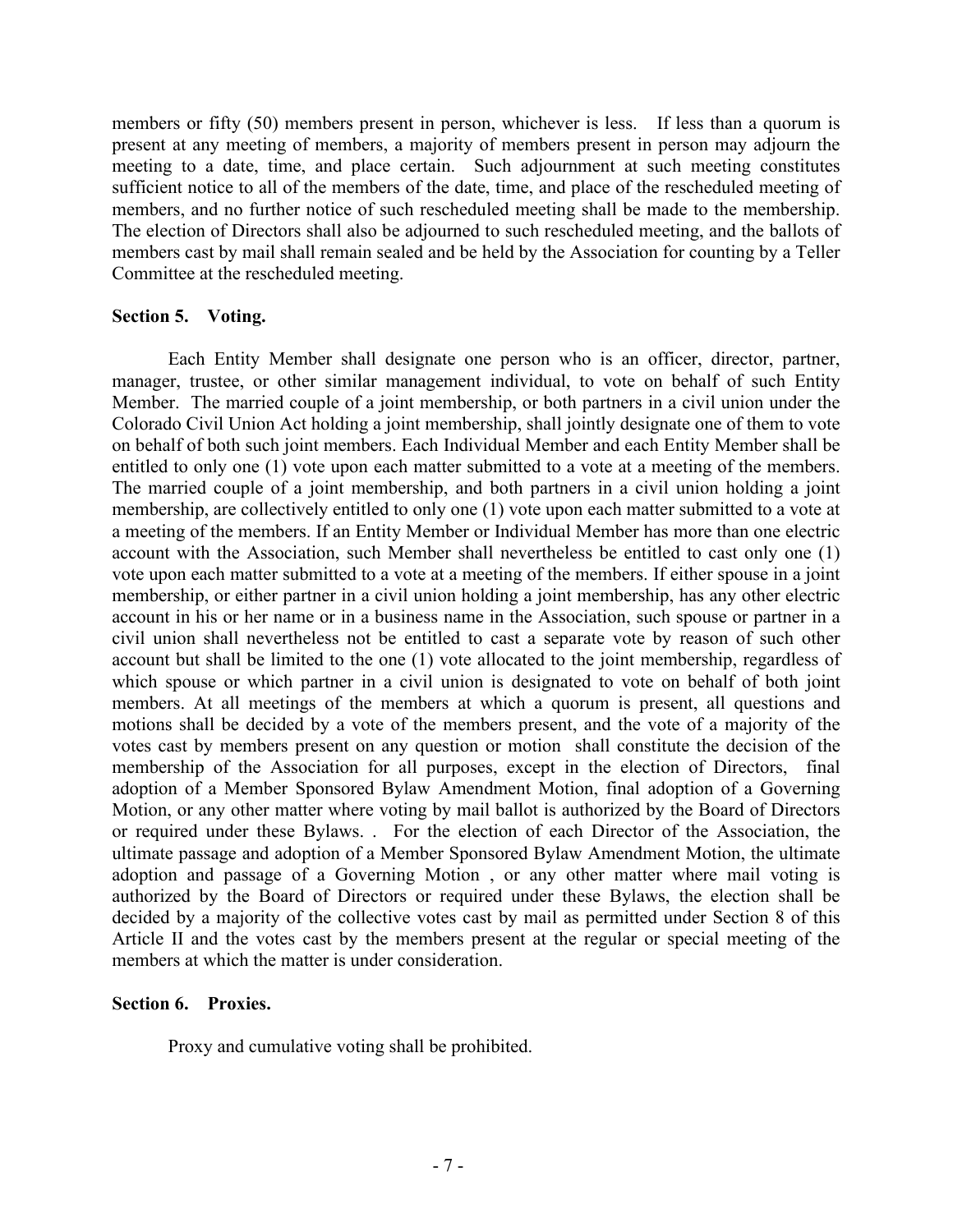## **Section 7. Order of Business**

The order of business at the Annual Meeting of the members, and so far as possible at all other meetings of the members, shall be essentially as follows:

- 1. Report on the number of members present in person to determine the existence of a quorum.
- 2. Appointment of a Teller Committee by the Chairman of the Board of Directors, and directing such Committee to count mail ballots from members.
- 3. Reading of the notice of the meeting and proof of the due publication or mailing thereof, or the waiver or waivers of notice of the meeting, as the case may be.
- 4. Reading of the unapproved minutes of the previous meetings of the members and the taking of the necessary action thereon.
- 5. Presentation and consideration of, and acting upon, reports of officers, directors and committees.
- 6. Election of directors.
- 7. Unfinished business.
- 8. New Business.
- 9. Adjournment.

## **Section 7A. Mail Voting Required for Amendments to Bylaws and Member Governing Motions**

(a) No amendment to the Bylaws initiated by a motion and a second by members and not by the board of directors at any annual or special meeting of members under either "unfinished business" or "new business" shall be voted upon by the members present at such annual or special meeting of members where the amendment was initiated, but rather such amendment must be in writing and shall instead conclusively be deemed to be a proposal to be later submitted to the vote of the members by mail ballot pursuant to Section 9 of Article II below, in advance of the annual meeting of members in the next succeeding calendar year. Any such written motion is referred to in these Bylaws as a "Member Sponsored Bylaw Amendment Motion." The notice of such next succeeding calendar year's annual meeting of members must contain a copy of the proposed written Member Sponsored Bylaw Amendment Motion including the wording of the proposed Bylaw amendment in accordance with Section 1(a) of Article XIV of these Bylaws. Such notice in such next succeeding year as transmitted by the Association may also contain a short and concise position statement by the board of directors regarding such proposed Member Sponsored Bylaw Amendment Motion; and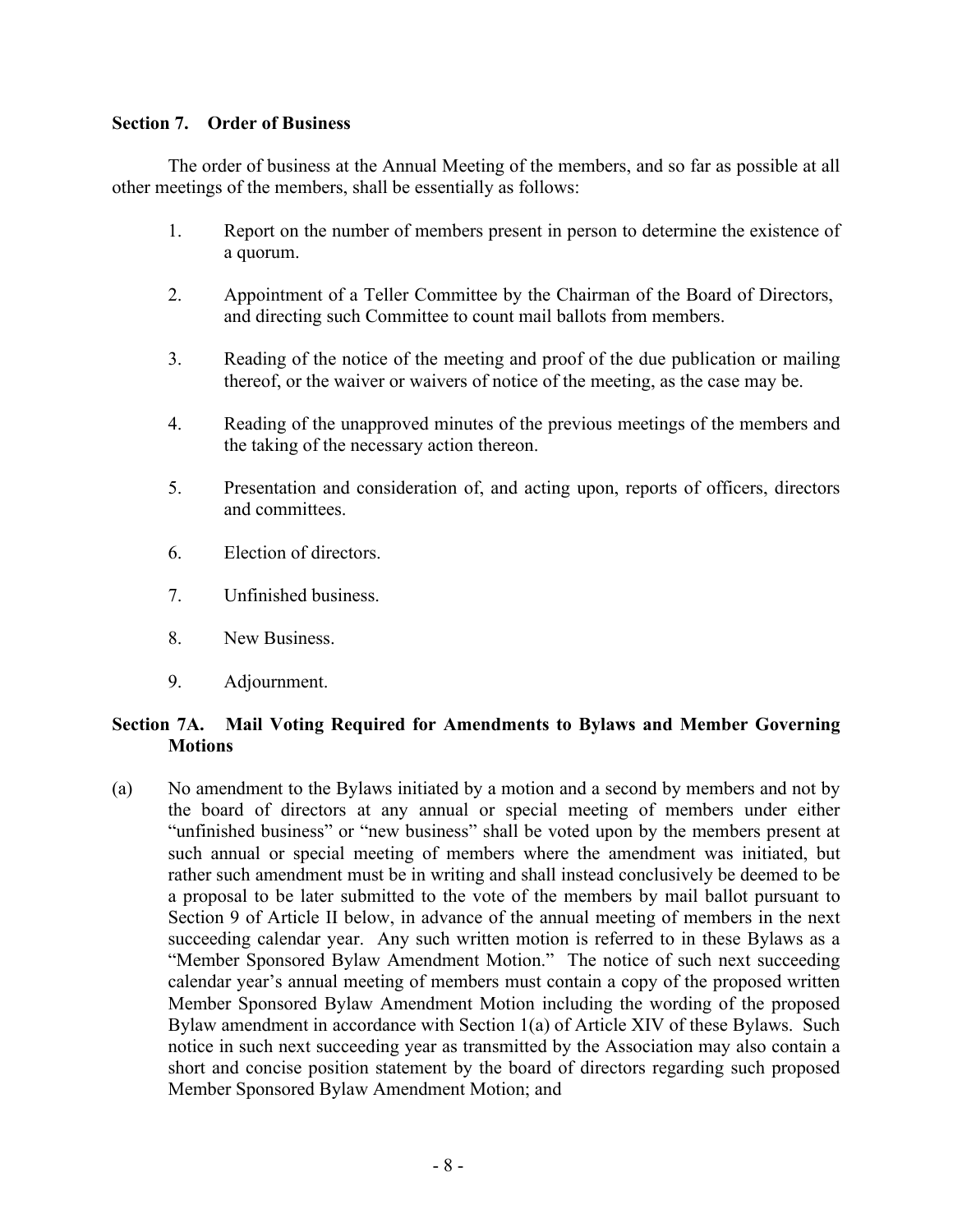(b) Any motion initiated by a motion and a second by members and not by the board of directors at any annual or special meeting of members under either "unfinished business" or "new business" which is not a motion to amend the Bylaws but which would materially change any of the policies, procedures, practices, or rules and regulations of the Association must be in writing and will be and become effective only if such motion (i) would not be contrary to or inconsistent with the Articles of Incorporation or Bylaws of the Association or the statutes governing the Association, (ii) does not constitute or direct or require the creation of indebtedness of the Association in order to accomplish the purposes of such motion, and (iii) is finally approved by the affirmative vote of the voting members of the Association in two votes, the first being the affirmative vote of a majority of the members present at such annual or special meeting of members at which such motion is initiated, and the second being the affirmative vote of a majority of the members of the Association voting by mail ballot pursuant to Section 8 of Article II below in advance of the annual meeting of members in the next succeeding calendar year. Any such written motion is referred to in these Bylaws as a "Governing Motion." The notice of such next succeeding calendar year's annual meeting of members must contain a copy of the proposed Governing Motion. Such notice in such next succeeding year may contain a short and concise position statement by the board of directors regarding such proposed Governing Motion.

### **Section 8. Mail Voting.**

Each member of the Association shall be entitled to vote in the election of Directors except with respect to the filling of vacancies under Section 4 of Article III, and shall also be entitled to vote in the removal of Directors under Section 7 of Article I. The Board of Directors may authorize voting by mail ballot on any matter where such mail balloting is not already required by these Bylaws. In any case, a member may vote at the annual meeting of members, or at a meeting of the members of the Association called for such purpose, or by mail as provided in this Section 8. Mail voting shall be permitted for members in any election of Directors. Where required by these Bylaws or otherwise authorized by the Board of Directors, mail voting shall be in writing on ballots provided by the Association, and the Association shall accompany such ballot with a sealable inner envelope or secrecy sleeve provided by the Association for the purpose of concealing the marking on the ballot (the "Ballot Envelope"), into which the ballot may be inserted, and shall also accompany such ballot with a separate return mailing envelope (the "Mailing Envelope"). The Mailing Envelope shall include a designated location for the signature of the voting member. The mail ballot shall be voted by the member, placed in the Ballot Envelope, and such signed and sealed Ballot Envelope containing the completed mail ballot shall be inserted in the Mailing Envelope. The voting member shall sign such Mailing Envelope, and the signed Mailing Envelope containing the mail ballot shall be mailed to the Association or to an independent third party with whom the Association has contracted for the storage and counting of ballots in accordance with Section 9 of Article II below. If a Mailing Envelope is not signed by the voting member, the marked mail ballot within the unsigned Mailing Envelope shall be void and not counted. A mail ballot received in a signed and returned Mailing Envelope but without a Ballot Envelope is nonetheless valid and shall be counted.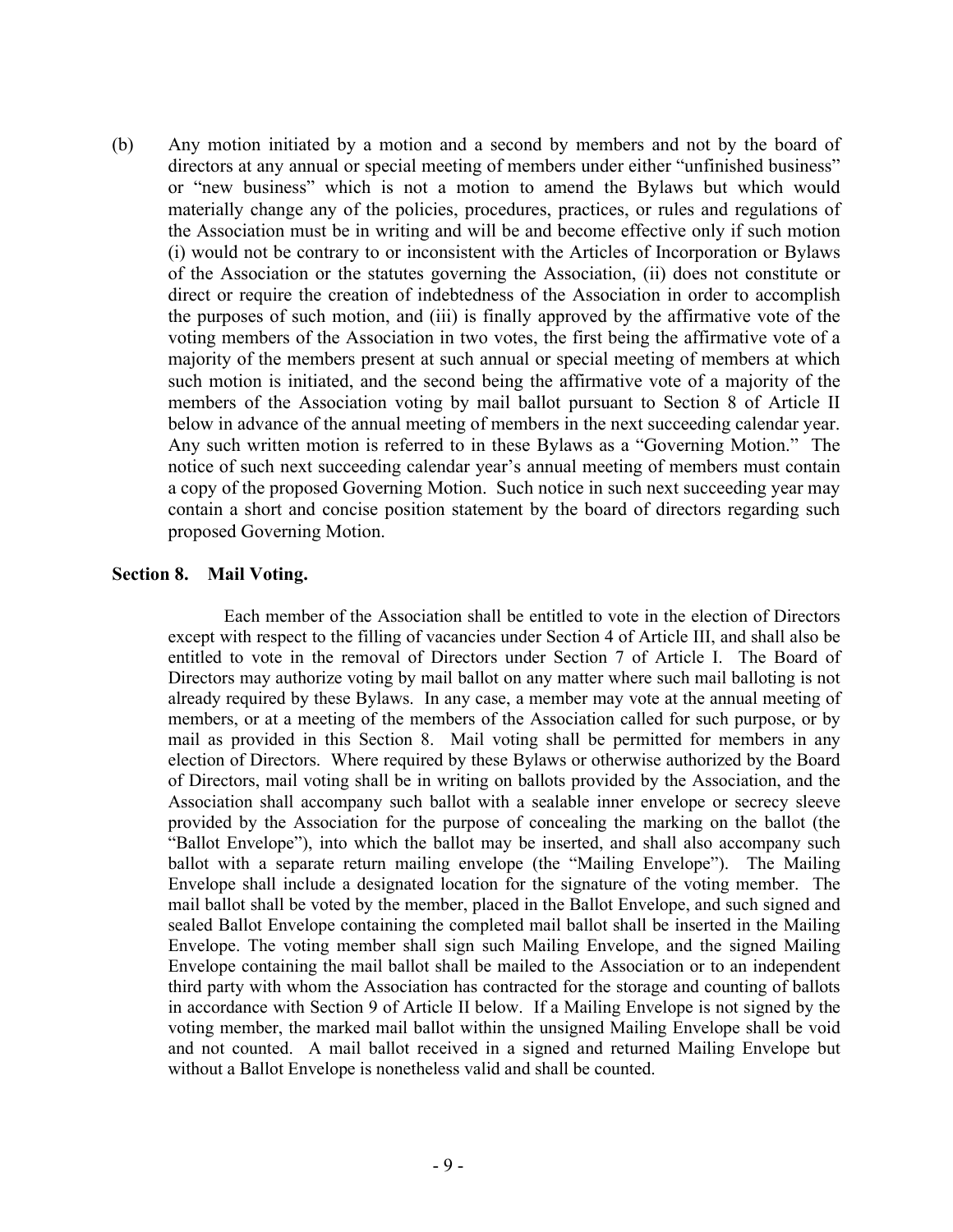#### **Section 9. Counting of Mail Ballots.**

The board of directors shall, when practicable, arrange for an independent third party to oversee the storage and counting of mail ballots. If this is not practicable, then ballots shall be collected and stored by the Association in a manner that protects the privacy of their content. All candidates for the board of directors shall be given the opportunity to be present to observe the counting of the mail ballots and their tabulation, except that if the Association has contracted with an independent third party to collect and count mail ballots, the mail ballots must be delivered to the Association under seal promptly after the count and, upon the request of any candidate, made available to the candidate for inspection. The Board of Directors may, from time to time, establish procedures not inconsistent with Sections 8 and 9 of this Article II for the distribution, preservation of confidentiality, return, and counting of ballots cast by mail.

#### **ARTICLE III Directors**

#### **Section 1. General Powers.**

The business and affairs of the Association shall be managed by a board of nine (9) directors which shall exercise all of the powers of the Association except such as are by law or by Certificate of Incorporation of the Association or by these Bylaws conferred upon or reserved to the members.

#### **Section 2. Qualification and Tenure.**

The persons named as directors in the Certificate of Incorporation of the Association shall comprise the board of directors until the first annual meeting or until their successors shall have been duly elected and shall have qualified, subject to the provisions of these Bylaws with respect to the removal of directors. The directors of the Association are hereby divided into three classes: the term of office of these of the first class to expire at the Annual Meeting of the Members held in 1977, the term of office of those of the second class, one year thereafter, and those of the third class two years thereafter, at the respective annual meeting of members, provided that such directors shall hold office until their successors are elected and shall have qualified; and at each annual election held after such classification, directors of each class whose terms expire shall be elected for a three year period, and until their successors are elected and qualify; provided, however, that in the event that one or more annual elections shall not be held, the incumbent directors whose terms of office then expired shall continue in office until the annual meeting of members held the third year thereafter or until their successors shall have been elected and shall have qualified. There shall be three directors of the first class, three directors of the second class and three directors of the third class. Directors for Director Districts Nos. 4, 5, and 7 shall comprise the first class; directors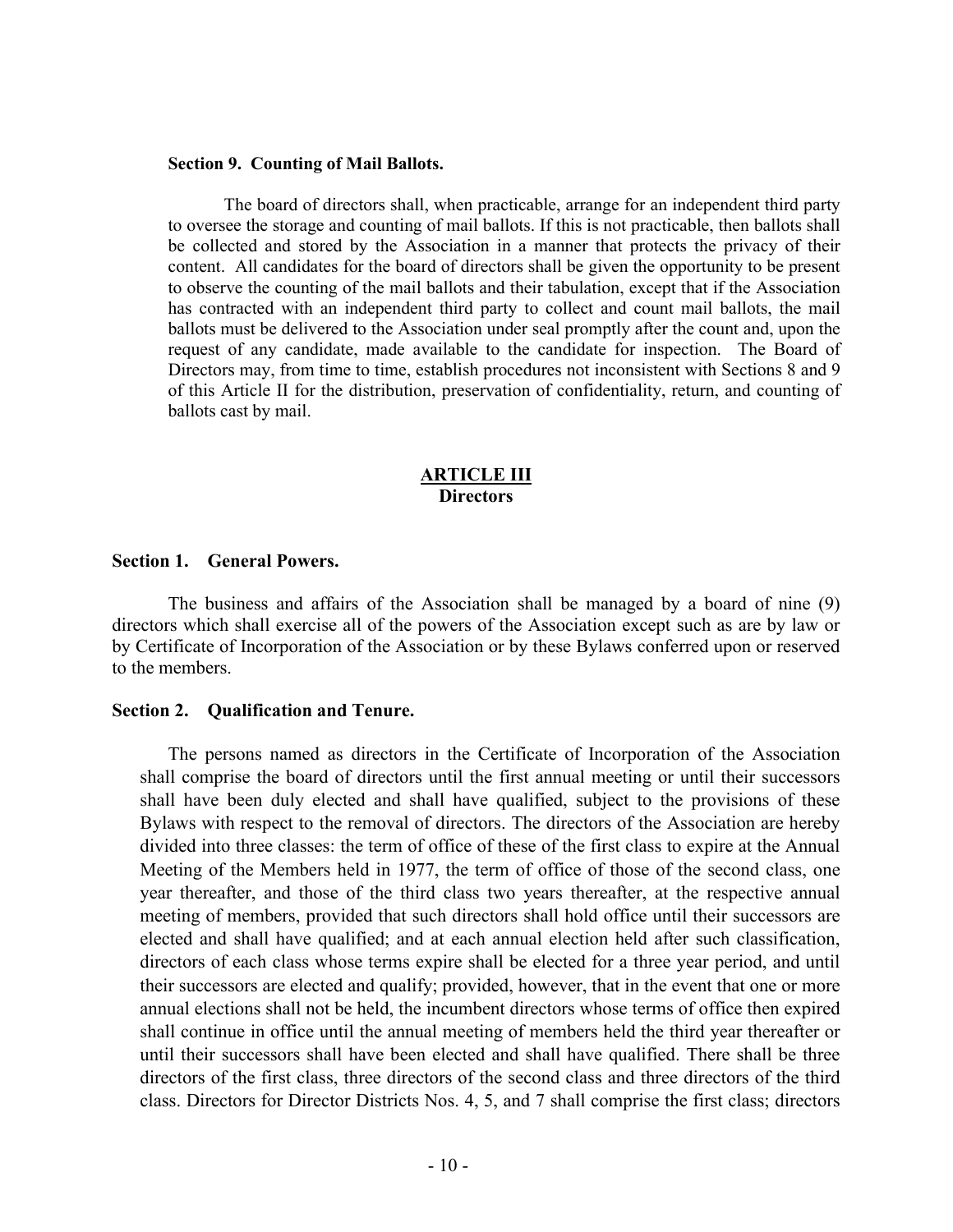for Director Districts Nos. 2, 3, and 6 shall comprise the second class; and directors for Director Districts Nos. 1, 8, and 9 shall comprise the third class. To become and remain a director, a Person must comply with the following general qualifications:

- 1. be a member of the Cooperative in his or her individual capacity and not as an authorized representative of a member;
- 2. have his or her main home (as the term "main home" is defined by the Internal Revenue Service) at a residence within the director district from which the director is nominated or appointed and elected;
- 3. have received electric service from the Cooperative at a residence located within the director district from which the director is nominated or appointed and elected for a consecutive period of at least three years immediately prior to the date of the person's election as a director;
- 4. be a citizen of the United States of America;
- 5. not have been previously removed as a director of the Cooperative;
- 6. while a director and during the three years immediately before becoming a director, not be an employee of the Cooperative or an employee of an entity controlled by the Cooperative or in which the Cooperative owns a majority interest ("Cooperative Subsidiary");
- 7. if employed by the Cooperative or a Cooperative Subsidiary at any point prior to becoming a director, be eligible for rehire by the Cooperative or Cooperative Subsidiary, respectively;
- 8. not be a Close Relative of a director whose term would overlap with the person seeking a director seat As use herein, the term "Close Relative" means an individual who: a) through blood, law, or marriage, is a spouse, child, stepchild, father, stepfather, mother, stepmother, brother, stepbrother, half-brother, sister, stepsister, half-sister, grandparent, grandchild, father-in-law, mother-in-law, brother-in-law, sister-in-law, son-in-law, or daughter-in-law of a director, or, b) is a member of the same household as a director (collectively, "Close Relative").
- 9. while a director and during the three years immediately before becoming a director, not receive or have a Close Relative that receives any income, other than insurance or director compensation income, directly or indirectly from the Cooperative, a Cooperative Subsidiary, or an employee of the Cooperative or a Cooperative Subsidiary;
- 10. while a director, not be employed by another director, or be employed by, or receive more than 10 percent of annual gross income from, an entity for which another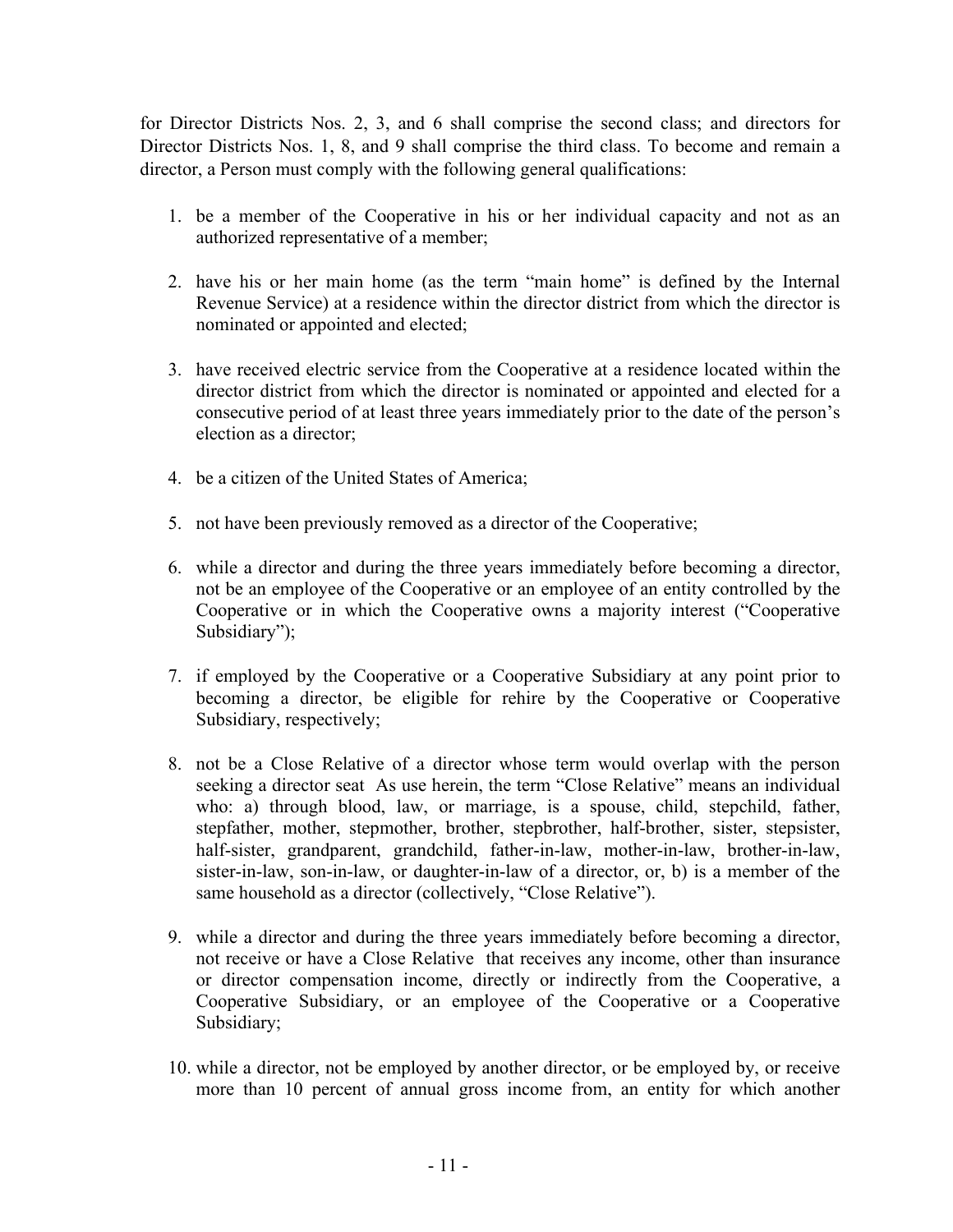director controls, owns more than 10 percent, or is a director or officer;

- 11. while a director and for the three years immediately before becoming a director not be an attorney, auditor, or other professional advisor retained by the Cooperative, or be the spouse or a member of the same household of any attorney, auditor, or other professional advisor retained by the Cooperative;
- 12. comply with all Cooperative's conflict of interest policies and be free of any continuing and substantial personal interest that is in conflict with the best interests of the Cooperative;
- 13. except as otherwise provided by the board of directors for good cause, receive a Credentialed Cooperative Director designation, Director's Certificate, or similar designation or certification from the National Rural Electric Cooperative Association within three years of becoming a Director;
- 14. except as otherwise provided by the board of directors for good cause, attend at least three-quarters of all Board Meetings during each 12-month period;
- 15. while a director, not hold any elected public office for which the term began after January 1, 2020. As used herein, elected public office shall be limited to any federal, state, county, or municipal elected executive or legislative office for which the jurisdiction effected by the office is wholly or in part within the service territory of the Cooperative. Elected public office shall not include by way of example only any office on a special, water, irrigation, or other similar district; and
- 16. be able to actively participate in the management of the business and affairs of the Cooperative, including the reasonably competent use of information technology as necessary for communication incident to participation in board meetings and other board duties.

When a membership is held jointly by a married couple or jointly by two partners in a civil union under the Colorado Civil Union Act, either one, but not both, may be elected a director; provided, however, that neither one shall be eligible to become or remain a director or to hold a position of trust in the Association, unless both shall meet the qualifications hereinabove set forth.

Nothing in this Section shall, or shall be construed to, affect in any manner whatsoever the validity of any action taken at any meeting of the Board of Directors.

### **Section 3. Nominations.**

At least sixty (60) days before an election for the Board of Directors the Secretary of the Association shall post at the principal office of the Association and shall publish once in a newspaper of general circulation in the area served by the Association, a list of each position on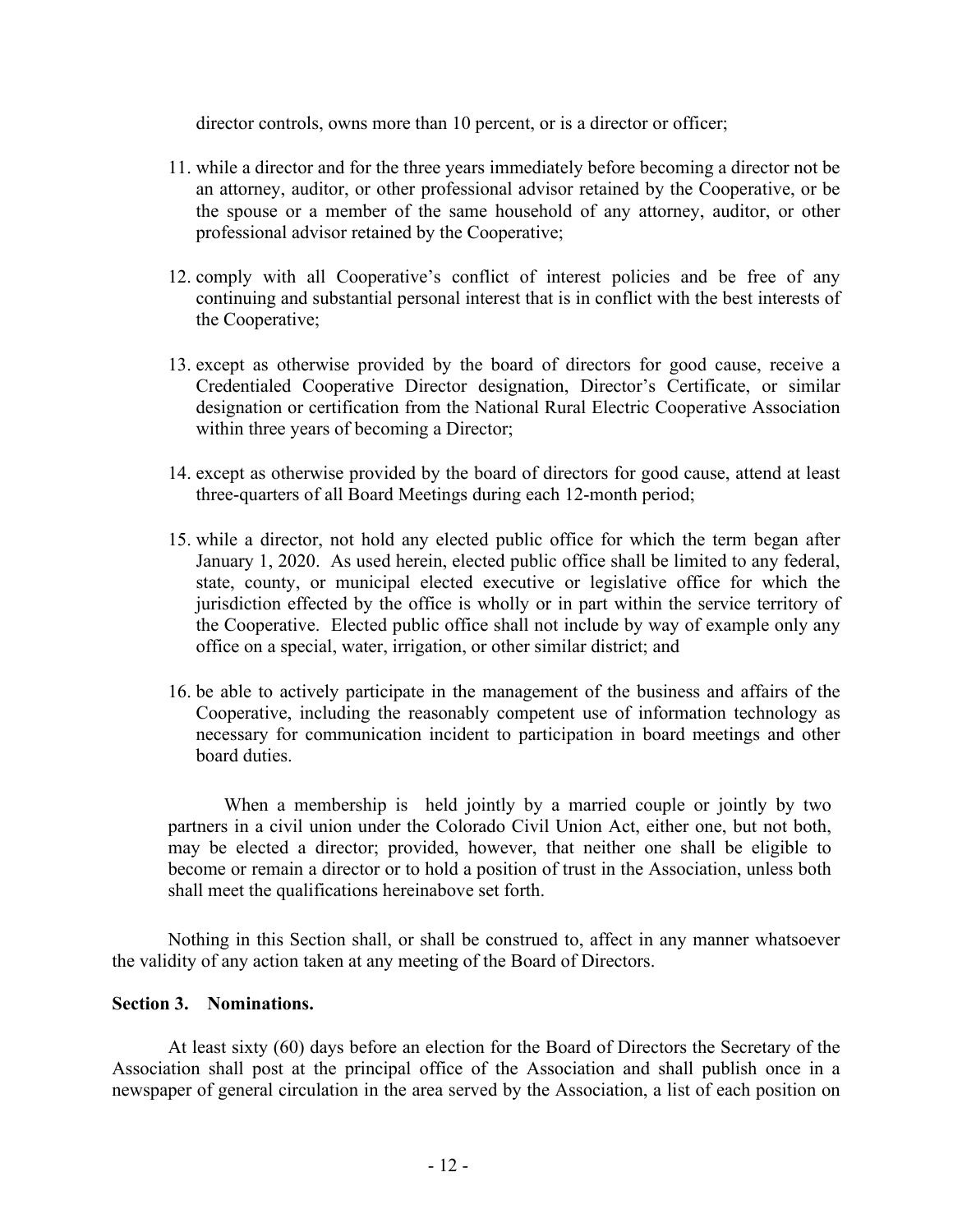the Board of Directors which is expiring, the district from which each Director is to be elected and instructions for filing a nominating petition.

A nomination for Director may be made only by written petition signed by at least fifteen (15) members of the Association. The nominating petition must be filed at the principal office of the Association no later than forty five (45) days prior to the date of the Annual Meeting at which the election is to be held. Any petition so filed shall designate the name of the nominee and the district to be represented by the nominee. The Secretary shall post the same at the principal office of the Association. Nominations for election as Directors shall be made only in the manner above designated, and nominations from the floor at the Annual Meeting shall not be permitted. In the event that no nominating petitions have been properly made and timely filed, the vacancies occurring shall be filled in accordance with Article III, Section 4 hereof. In the event that no contest has been created by nominating petitions properly made and timely filed and the election of the sole nominees is assured because no other nominations can be made, then in order to save unnecessary expense, the election of Directors shall automatically be dispensed with and the sole nominees shall be deemed elected.

### **Section 4. Vacancies.**

A vacancy in the Board of Directors shall be filled by a majority vote of the remaining Directors, and a Director thus elected shall serve for the unexpired term of the vacancy being filled or until his or her successor shall have been elected and shall have qualified.

### **Section 5. Compensation.**

Directors as such shall not receive any salary for their services, but by resolution of the Board of Directors, a fixed sum and expenses of attendance, if any, may be allowed for each day or portion thereof spent on Cooperative business, such as attendance at Board of Directors meetings or at other meetings, seminars and conferences. Except in emergencies, no Directors shall receive compensation for serving the Association in any other capacity, nor shall any close relative of a Director receive compensation for serving the Association, unless such compensation shall be specifically authorized by a vote of the members.

### **Section 6. Rules and Regulations.**

The Board of Directors shall have power to make and adopt Rules and Regulations, not inconsistent with law, the Certificate of Incorporation of the Association or these Bylaws, as it may deem advisable for the management, administration and regulation of the business and affairs of the Association.

### **Section 7. Accounting System and Reports.**

The Board of Directors shall cause to be established and maintained a complete accounting system, which, among other things, subject to applicable laws and rules and regulations of any regulatory body, shall conform to such accounting system as may from time to time be designated by the Administrator of the Rural Electrification Administration of the United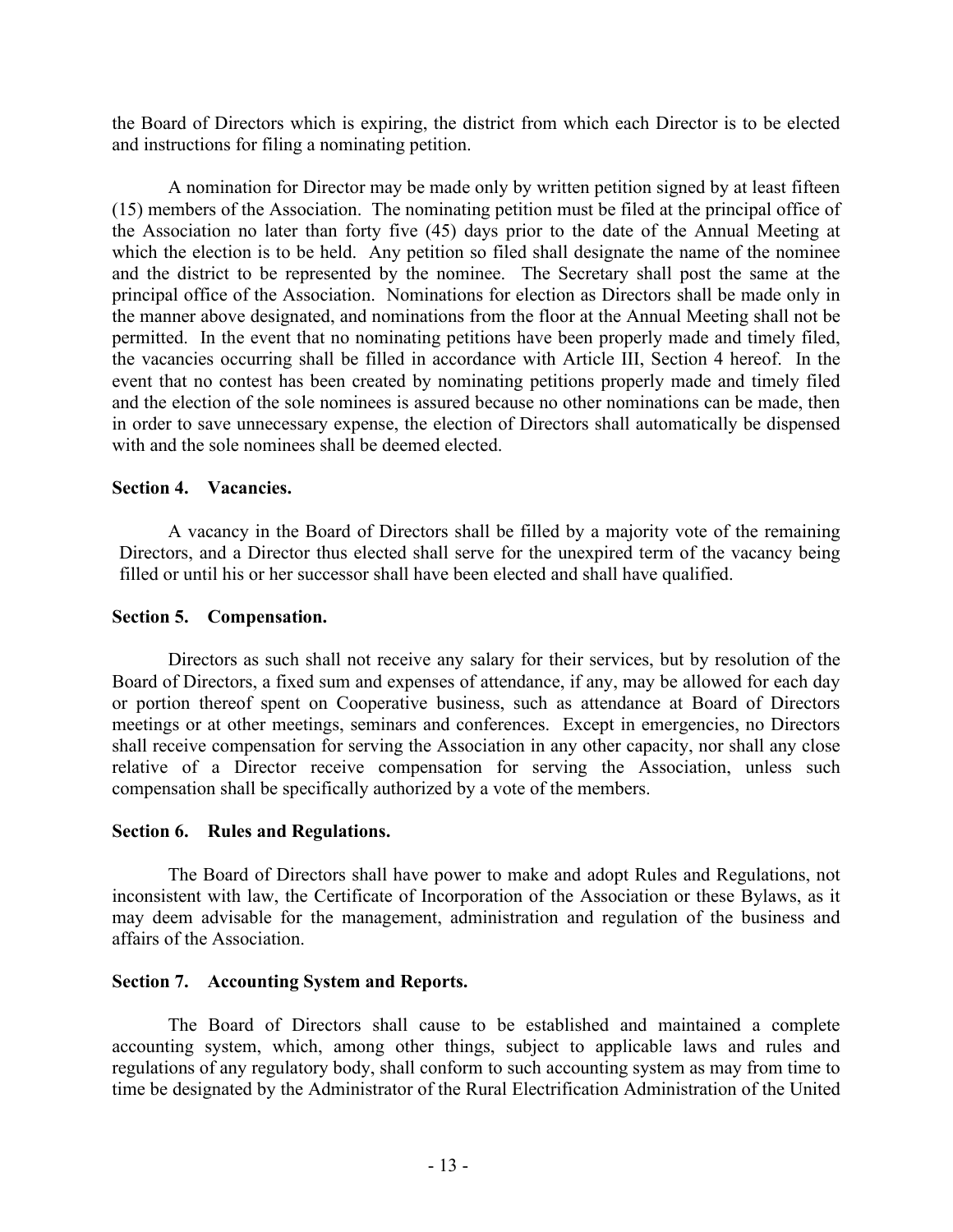States of America. The Board of Directors shall cause to be made a full and complete audit of the accounts, books and financial condition of the Association as of the close of each fiscal year.

#### **Section 8. Indemnification.**

The Association shall, to the full extent permitted by law, indemnify each of its officers, directors, employees and agents, whether or not in office, (and his executor, administrator, and heirs), against all expenses actually and necessarily incurred by him, including, but not limited to, judgments, fines, costs and counsel fees, in connection with the defense or settlement or any litigation, including any civil, criminal, or administrative action, suit or proceeding, to which he may have been made a party because he is or was a director, officer, employee or agent of the Association if he acted in good faith and in a manner he reasonably believed to be in the best interest of the Cooperative and with respect to any criminal action or proceeding, had no reasonable cause to think his conduct was unlawful.

### **Section 9. Limitation of Liability.**

No person shall be liable to the Association for any loss or damage suffered by it on account of any action taken or omitted to be taken by him as Director, officer, agent or employee of the Association in good faith, and in a manner he reasonably believed to be in the best interest of the Cooperative.

### **ARTICLE IV Meeting of Directors**

### **Section 1. Regular Meetings.**

A regular meeting of the Board of Directors shall also be held monthly at such time and place as the Board of Directors may provide by resolution. Regular meetings of the Board of Directors may be held electronically if authorized by the Board of Directors. A Director may participate and vote electronically in any regular meeting of the Board of Directors if authorized by the Board of Directors. Each Director attending any regular meeting of the Board of Directors electronically, whether the regular meeting is held electronically or a director otherwise electronically participates in a meeting as authorized by the Board of Directors, shall be deemed to be present in-person for the purpose of establishing a quorum. Notice of the time and place of a meeting of the Board of Directors and a copy of the agenda for such meeting shall be posted in every service office of the Association at least ten (10) days before the meeting. The agenda shall specifically designate the issues or questions to be discussed, or the actions to be taken, at the meeting. Copies of said agenda shall be available at each service office for members and consumers..

### **Section 2. Special Meetings.**

Special meetings of the Board of Directors may be called by the President or any three (3) Directors. The person or persons authorized to call special meetings of the Board of Directors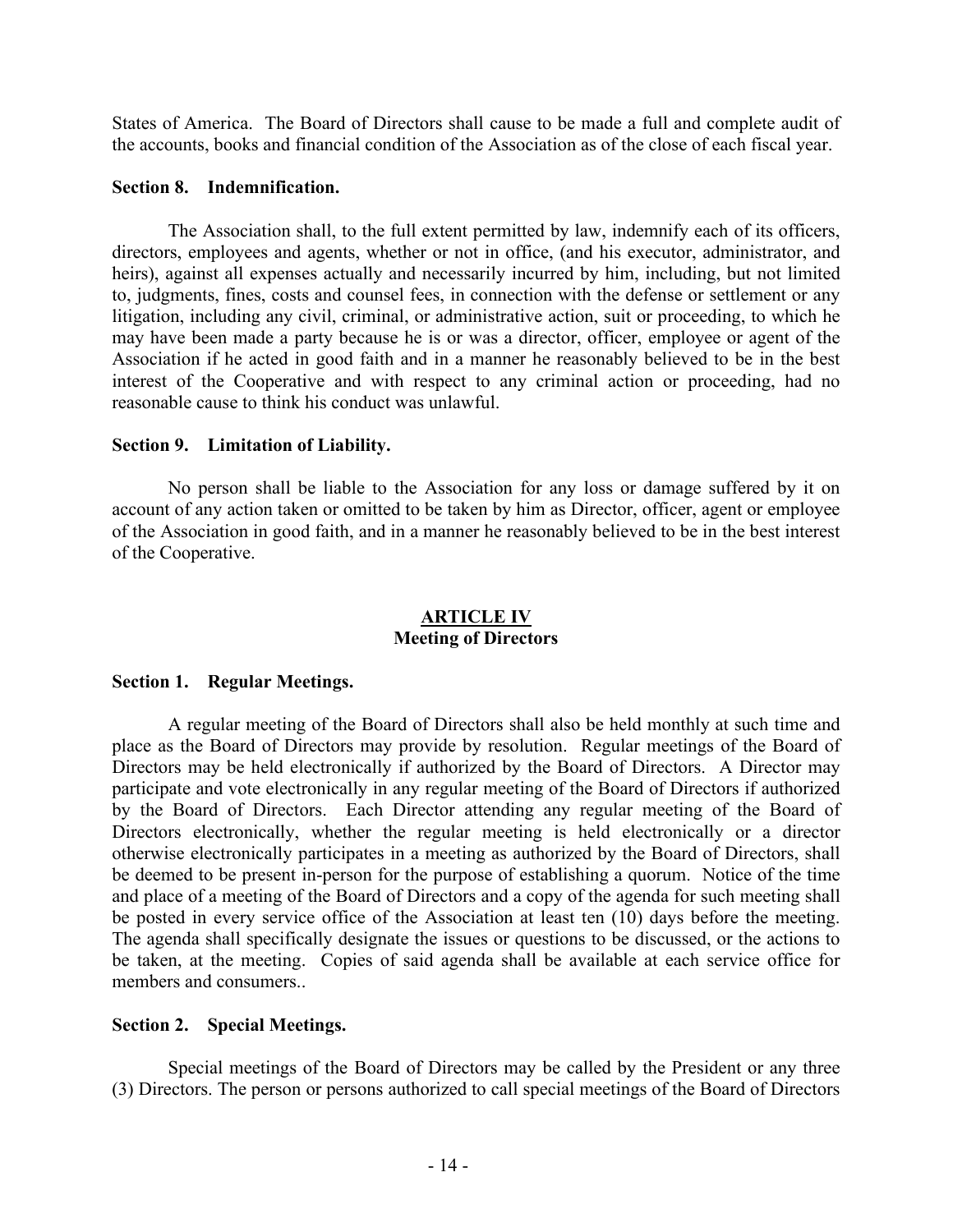may fix the time and place for holding of any special meeting of the Board of Directors called by them. Special meetings of the Board of Directors may be held electronically if authorized by the Board of Directors. A Director may participate and vote electronically in any special meeting of the Board of Directors if authorized by the Board of Directors. Each Director attending any special meeting of the Board of Directors electronically, whether the special meeting is held electronically or a director otherwise electronically participates in a meeting as authorized by the Board of Directors, shall be deemed to be present in-person for the purpose of establishing a quorum. Notice of the time and place of a special meeting of the Board of Directors and a copy of the agenda for such meeting shall be posted in every service office of the Association at least ten (10) days before the meeting or as soon as practicable after the special meeting is scheduled, whichever is shorter.

#### **Section 3. Notice.**

Notice of time, place and purpose of any special meeting of the Board of Directors shall be given at least two (2) days previous thereto, by written notice delivered personally, or by mail, or electronically to each Director at his last known address. The attendance of a Director at any meeting shall constitute a waiver of notice of such meeting, except in case a Director shall attend a meeting for the express purpose of objecting to the transaction of any business because the meeting shall not have been lawfully called or convened.

#### **Section 4. Quorum.**

A majority of the Board of Directors shall constitute a quorum for the transaction of business at any meeting of the Board of Directors, provided, that if less than a majority of the Directors is present at said meeting, a majority of the Directors present may adjourn the meeting from time to time without further notice.

#### **Section 5. Manner of Acting.**

The act of the majority of the Directors present at a meeting at which a quorum is present shall be the act of the Board of Directors.

### **ARTICLE V Officers**

#### **Section 1. Number.**

The officers of the Association shall be a Chairman of the Board, one or more Vice Chairmen of the Board, a President, one or more Vice Presidents, Secretary and Treasurer, and such other officers as may be determined by the Board of Directors from time to time. The offices of Secretary and Treasurer may be held by the same person.

### **Section 2. Election and Term of Office.**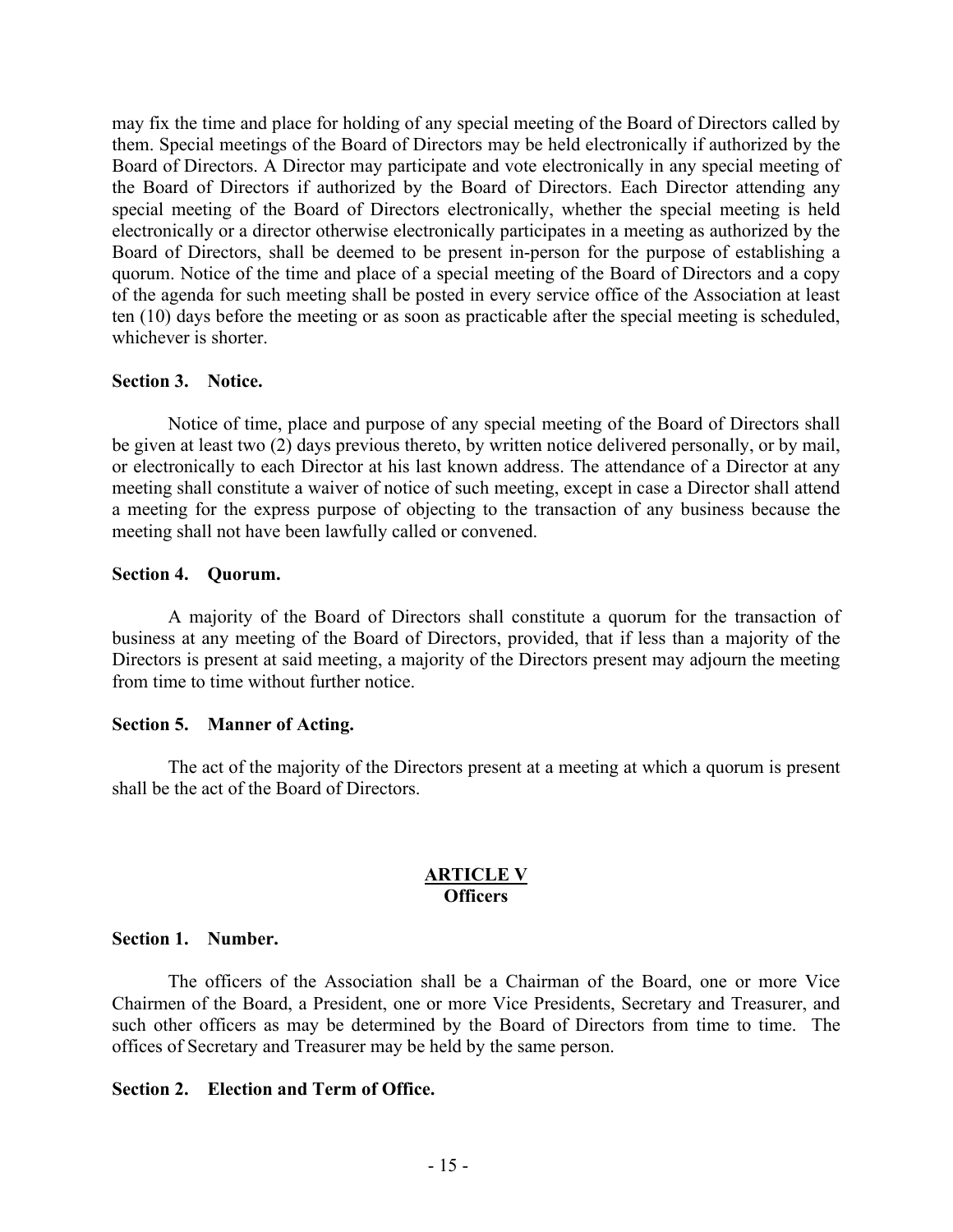The officers including the Chairman and Vice Chairmen of the Board of Directors shall be elected, by ballot or by voice if only one candidate has been nominated for such office, annually by the Board of Directors held after the time set for each Annual Meeting of the Members. The Chairman and Vice Chairman shall be members of the Board of Directors. Other officers may be, but shall not be required to be, members of the Board of Directors. If the election of officers shall not be held at such meeting, such election shall be held as soon thereafter as conveniently may be. Each officer shall hold office until the first meeting of the Board of Directors following the time set for the next succeeding Annual Meeting of the Members, or until his successor shall have been duly elected and shall have qualified, subject to the provisions of these Bylaws with respect to the removal of officers.

### **Section 3. Removal.**

Any officer or agent elected or appointed by the Board of Directors may be removed by the Board of Directors whenever in its judgment the best interest of the Association will be served thereby.

#### **Section 4. Vacancies.**

Except as otherwise provided in these Bylaws, a vacancy in an office may be filled by the Board of Directors for the unexpired portion of the term.

#### **Section 5. Chairman of the Board of Directors.**

The Chairman of the Board of Directors shall preside at all meetings of the members and of the Board of Directors and shall perform all duties incident to the office of Chairman and such other duties as may be prescribed by the Board of Directors from time to time.

#### **Section 6. Vice Chairman of the Board of Directors.**

The Vice Chairman of the Board of Directors shall perform the duties of the Chairman in the absence of the Chairman, in such order of succession as shall be determined by the Board of Directors from time to time.

#### **Section 7. President.**

The President

- (a) shall be the principal executive officer of the Association;
- (b) may sign any deeds, mortgages, deeds of trust, notes, bonds, contracts or other instruments authorized by the Board of Directors to be executed, except in cases in which the signing and execution thereof shall be expressly delegated by the Board of Directors or by these Bylaws to some other officer or agent of the Association, or shall be required by law to be otherwise signed and executed; and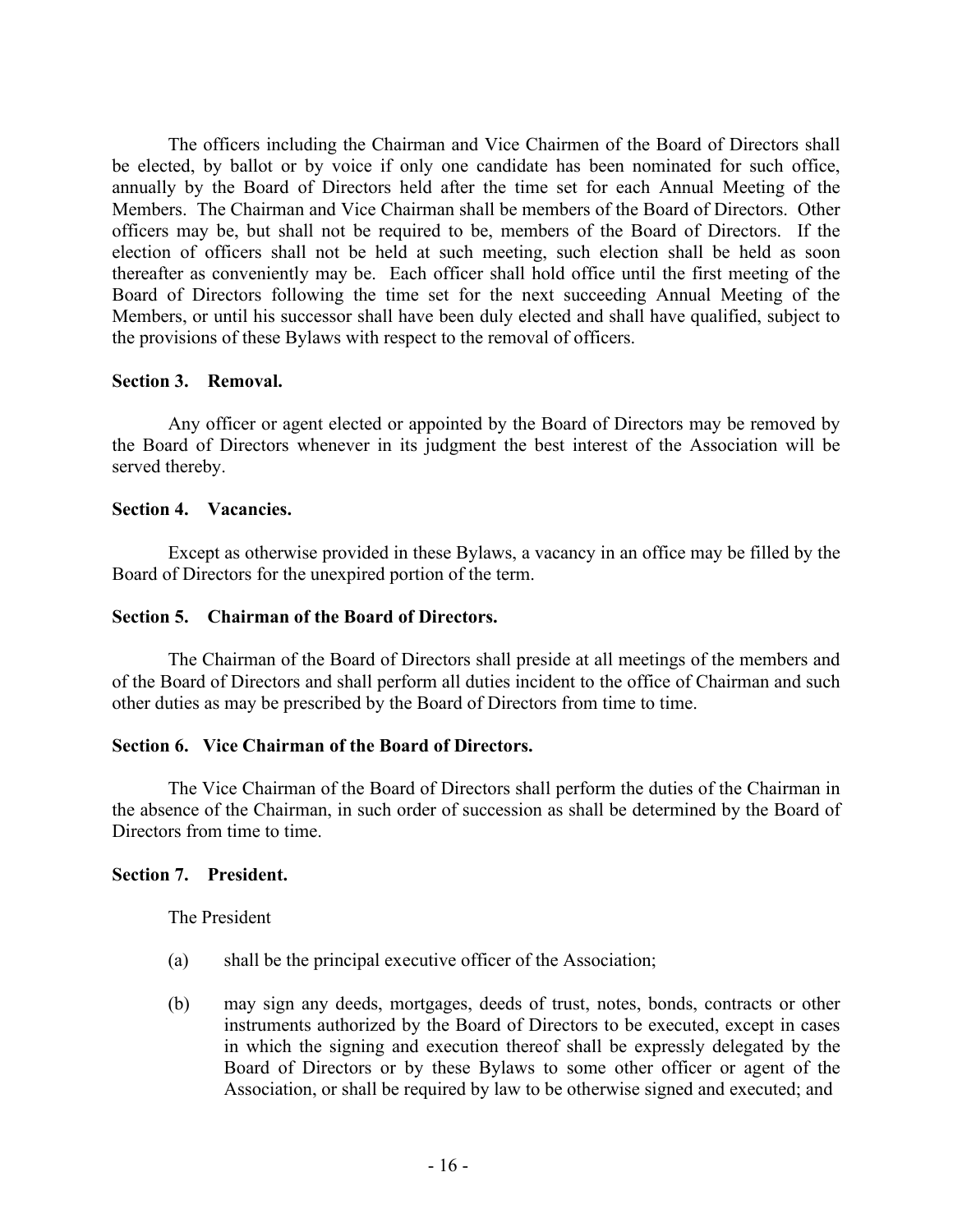(c) in general shall perform all duties incident to the office of President and such other duties as may be prescribed by the Board of Directors from time to time.

### **Section 8. Vice President.**

In the absence of the President, or in the event of his inability to act, the Vice President or if more than one then any Vice President designated by the President, shall perform the duties of the President, and when so acting, shall have all the power of and be subject to all the restrictions upon the President and shall perform such other duties as from time to time may be assigned to him by the President.

### **Section 9. Secretary.**

The Secretary shall

- (a) keep the minutes of the members and the Board if Directors in one or more books provided for that purpose;
- (b) see that all notices are duly given in accordance with these Bylaws or as required by law;
- (c) be custodian of the corporate records and of the seal of the Association and see that the seal of the Association is affixed to all documents, the execution of which is on behalf of the Association under the seal duly authorized in accordance with the provisions of these Bylaws;
- (d) keep a register of the post office address of each member which shall be furnished to the Secretary by such member;
- (e) have general charge of the books of the Association in which the record of the members is kept;
- (f) keep on file at all times a complete copy of the Bylaws of the Association containing all amendments thereto, which copy shall always be open to the inspection of any member; and
- (g) in general perform all duties incident to the office of Secretary and such other duties as from time to time may be assigned to him by the President.

### **Section 10. Treasurer.**

The Treasurer shall

(a) have charge and custody of and be responsible for all funds and securities of the Association;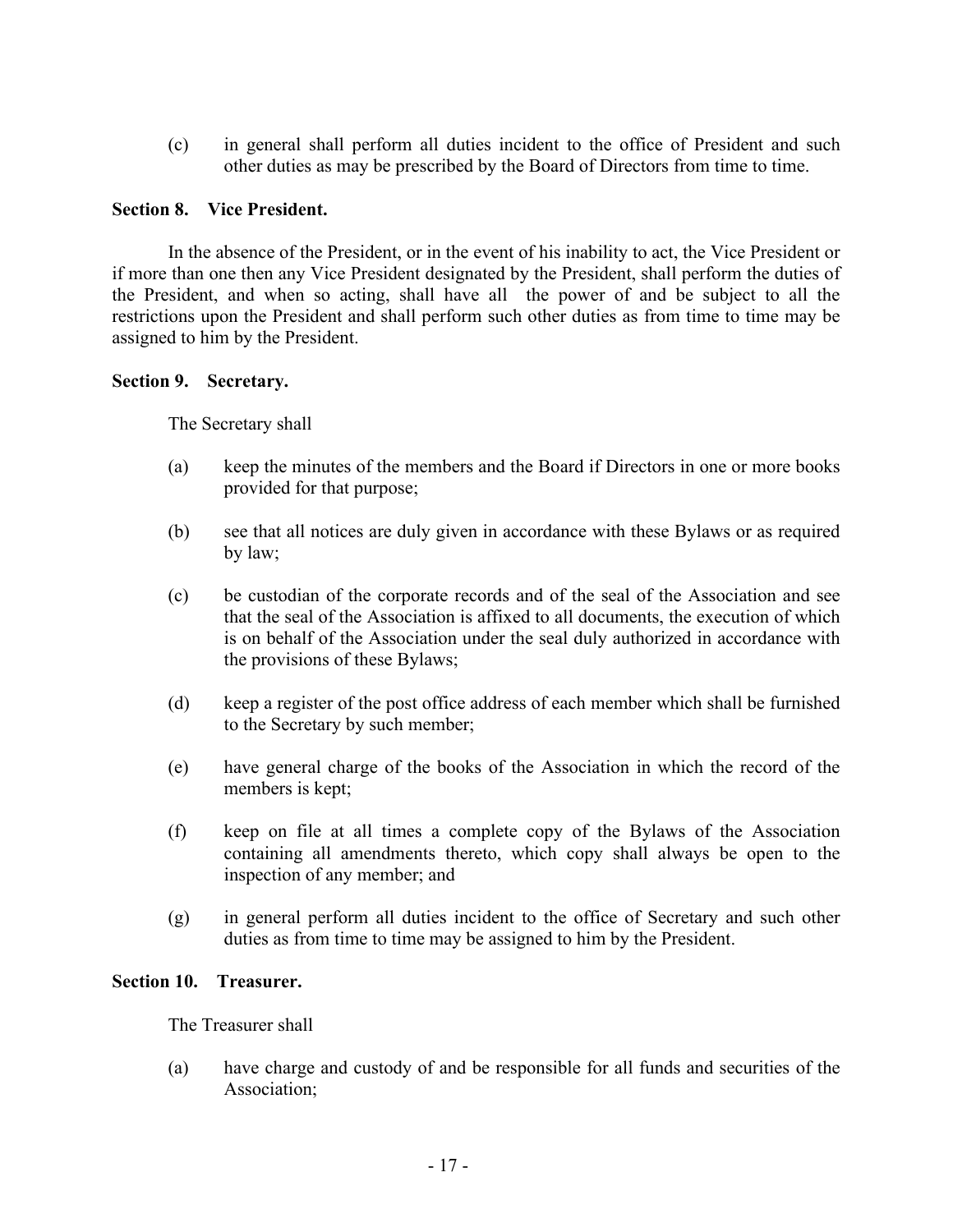- (b) receive and give receipts for moneys due and payable to the Association from any source whatsoever, and deposit all such moneys in the name of the Association in such bank of banks as shall be selected in accordance with the provisions of these Bylaws; and
- (c) in general perform all duties incident to the office of Treasurer and such other duties as from time to time may be assigned to him by the President.

Any of the duties of the respective officers may be delegated to such other officers, assistants and employees as the Board of Directors shall determine.

### **Section 11. Manager.**

The Board of Directors may appoint a Manager who may be, but who shall not be required to be, the President of the Association. The Manager shall perform such duties as the Board of Directors may from time to time require of him and shall have such authority as the Board of Directors may from time to time invest in him. He shall have authority to hire, assign, promote, discharge and discipline other employees of the Association.

#### **Section 12. Bonds of Officers and Employees.**

The Cooperative shall obtain blanket fidelity bond coverage of officers and employees of the Cooperative.

#### **Section 13. Compensation.**

The powers, duties and compensation of officers, agents and employees shall be fixed by the Board of Directors subject to the provisions of these Bylaws regarding compensation of Directors and close relatives of Directors.

#### **Section 14. Reports.**

The officers of the Association shall submit at each Annual Meeting of the Members, reports covering the business of the Association for the previous fiscal year and showing the condition of the Association at the close of such fiscal year.

#### **ARTICLE VI Contracts, Checks and Deposits**

#### **Section 1. Contracts.**

Except as otherwise provided in these Bylaws, the Board of Directors may authorize any officer or officers, agent or agents to enter into any contract or execute and deliver any instrument in the name and on behalf of the Association, and such authority may be general or confined to specific instances.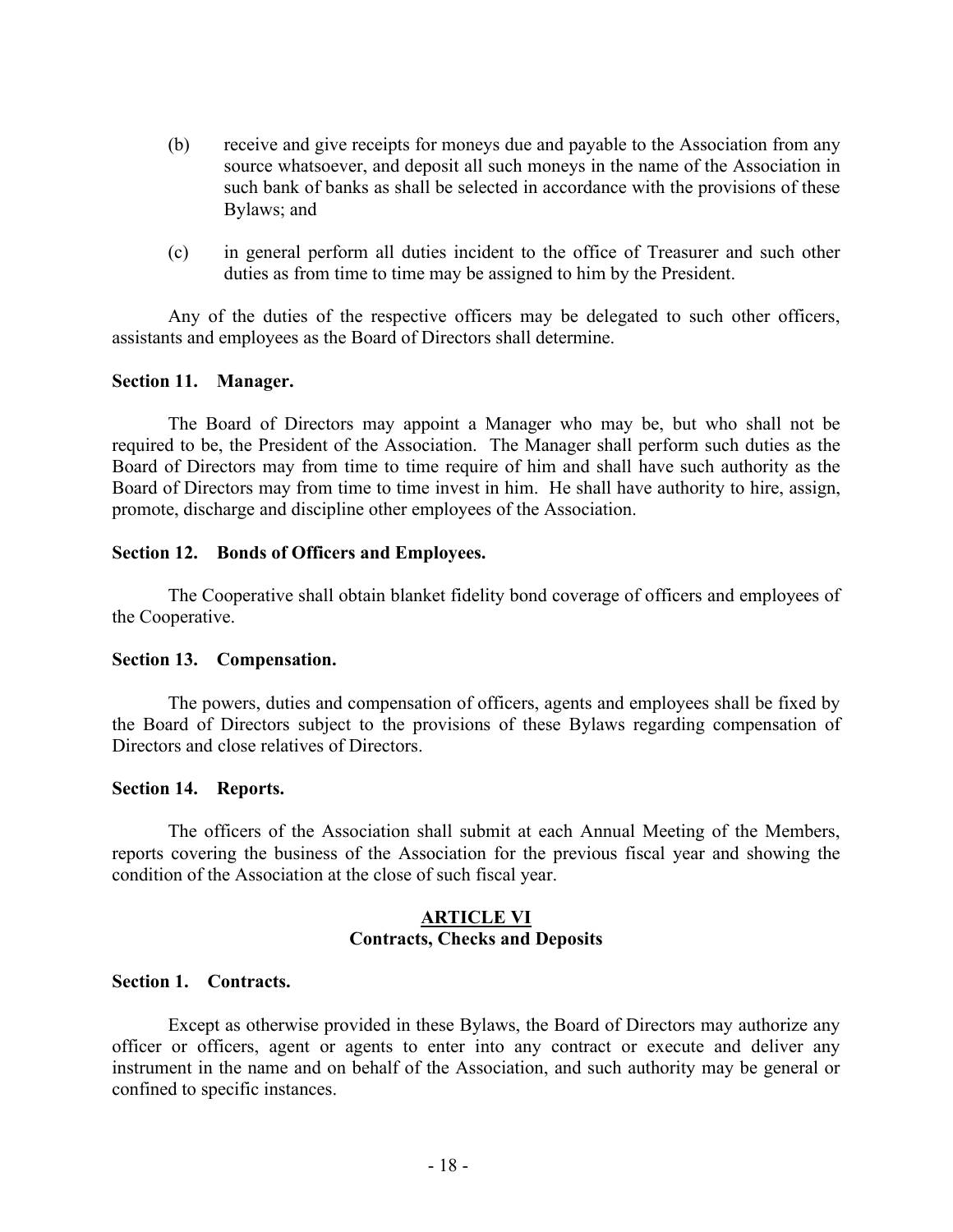#### **Section 2. Checks, Drafts, Etc.**

All checks, drafts, or other orders for the payment of money, and all notes, bonds or other evidence of indebtedness issued in the name of the Association shall be signed by such officer or officers, agent or agents, employee or employees of the Association and in such manner as shall be from time to time determined by resolution of the Board of Directors.

#### **Section 3. Deposits.**

All funds of the Association shall be deposited from time to time to the credit of the Association in such bank or banks, savings and loan associations, National Rural Utilities Cooperative Finance Corporation, United States Government obligations, or other insured depositories, or invested in rural development projects and organizations which will, in the opinion of the majority of the Board of Directors benefit the Association, as the Board of Directors may select.

#### **ARTICLE VII Membership Certificates**

#### **Section 1. Certificate of Membership.**

Membership in the Association may be (but shall not be required to be) evidenced by a certificate of membership which may be in such form and may contain such provisions as shall be determined by the Board of Directors not contrary to, or inconsistent with, the Certificate of Incorporation of the Association or these Bylaws. Such certificates of the Association shall be signed by the Manager or Secretary of the Association. Facsimile signatures may be used on such certificates.

#### **Section 2. Issuance of Membership Certificates.**

After a person, firm, corporation, body politic or other legal entity has become a member of the Association pursuant to Article I, a certificate of membership shall be issued to such member but only when requested in writing from such member. Such certificate shall not be assignable or transferable except pursuant to the provisions of Section 6 of Article I of these Bylaws.

#### **Section 3. Lost Certificate.**

In case of a lost, destroyed or mutilated certificate, a new certificate may be issued therefor upon such terms and such indemnity to the Association as the Board of Directors may prescribe.

### **ARTICLE VIII Non-Profit Operation**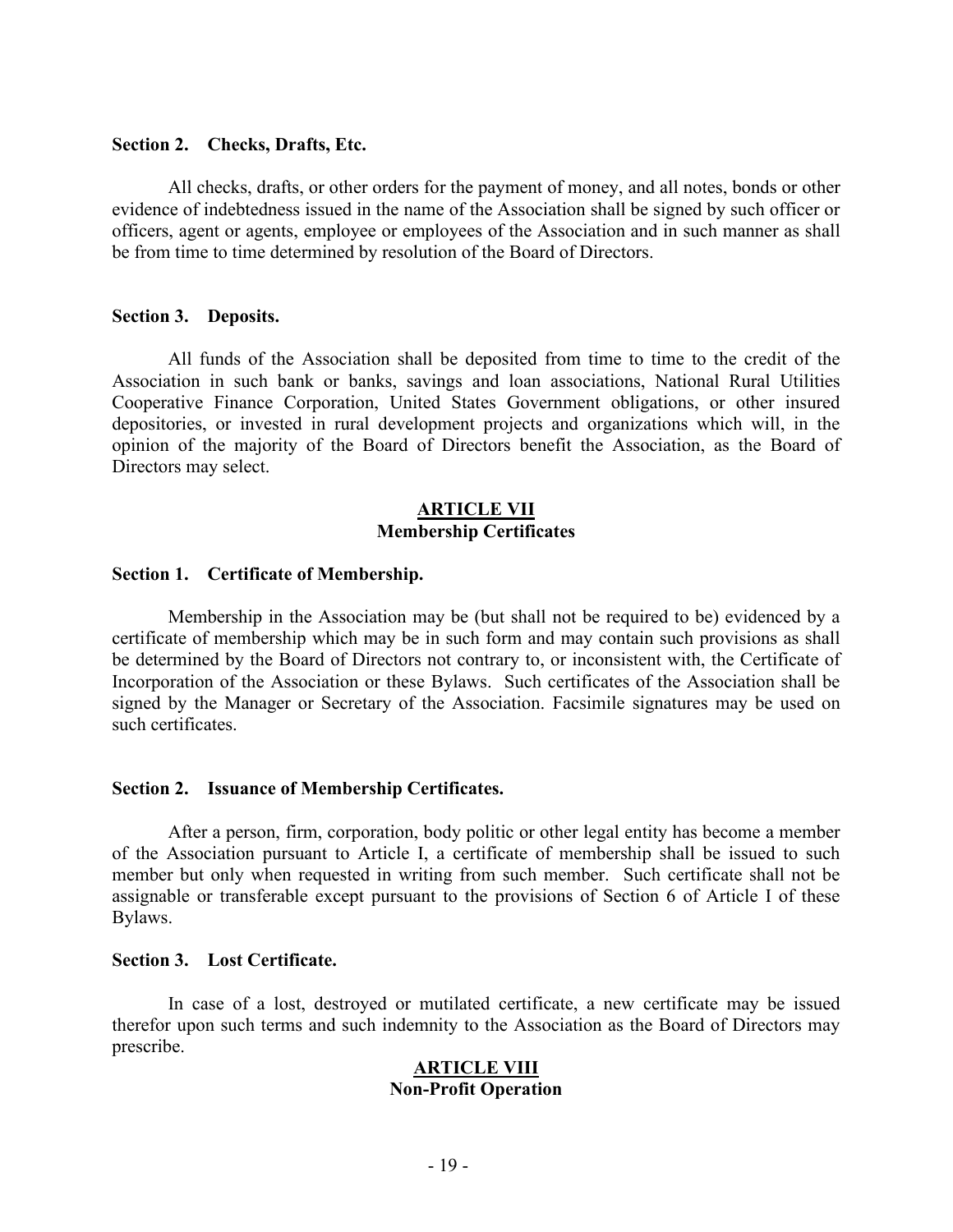#### **Section 1. Interest or Dividends on Capital Prohibited.**

The Cooperative shall at all times be operated on a cooperative non-profit basis for the mutual benefit of its patrons. No interest or dividends shall be paid or payable by the Cooperative on any capital furnished by its patrons.

### **Section 2. Patronage Capital in Connection with Furnishing Electric Energy.**

In the furnishing of electric energy the Cooperative's operations shall be so conducted that all patrons will, through their patronage, furnish capital for the Cooperative. In order to induce patronage and to assure that the Cooperative will operate on a non-profit basis, the Cooperative is obligated to account on a patronage basis to all its patrons for amounts received and receivable from the furnishing of electric energy. All such amounts in excess of operating costs and expenses at the moment of receipt by the cooperative are received with the understanding that they are furnished by the patrons as capital. The Cooperative is obligated to pay by credits to a capital account for each patron all such amounts in excess of operating costs and expenses. The books and records of the Cooperative shall be set up and kept in such a manner that at the end of each fiscal year the amount of capital, if any, so furnished by each patron is clearly reflected and credited in an appropriate record to the capital account of each patron, and the Cooperative may (but shall not be required to) notify each patron after the end of such fiscal year of the amount of capital so credited to this account. All such amounts credited to the capital account of any patron shall have the same status as though they had been paid to the patron in cash in pursuance of a legal obligation to do so and the patron had then furnished the Cooperative corresponding amounts of capital.

Except as provided in Section 3 hereof, all other amounts received by the Cooperative from its operations in excess of costs and expenses shall, insofar as permitted by law, be (a) used to offset any losses incurred during the current or any prior fiscal year and (b) to the extent not needed for that purpose, allocated to its patrons on a patronage basis and any amount so allocated shall be included as part of the capital credited to the accounts of patrons, as herein provided. Such allocation from operations other than the furnishing of electric energy shall not be made on an accrual basis but shall only be made with respect to amounts actually received by the Cooperative. Capital credit allocations from other cooperatives of which the Association is a member shall be allocated to the patrons of the Cooperative only as and to the extent cash or property is actually received by the Association for such capital credit allocations.

In the event of dissolution or liquidation of the Cooperative, after all outstanding indebtedness of the Cooperative shall have been paid, outstanding capital credits shall be retired without priority on a pro rata basis before any payments are made on account of property rights of members. If, at any time prior to dissolution or liquidation, the Board of Directors shall determine that the financial condition of the Cooperative will not be impaired thereby, the capital then credited to patrons' accounts may be retired in full or in part. The Cooperative shall deduct and retain from payment to a patron of retired capital credits all monies owed by such patron to the Cooperative at that time, together with accrued interest on such owed amount. The Board of Directors shall determine the method, basis, priority and order of making such retirements. The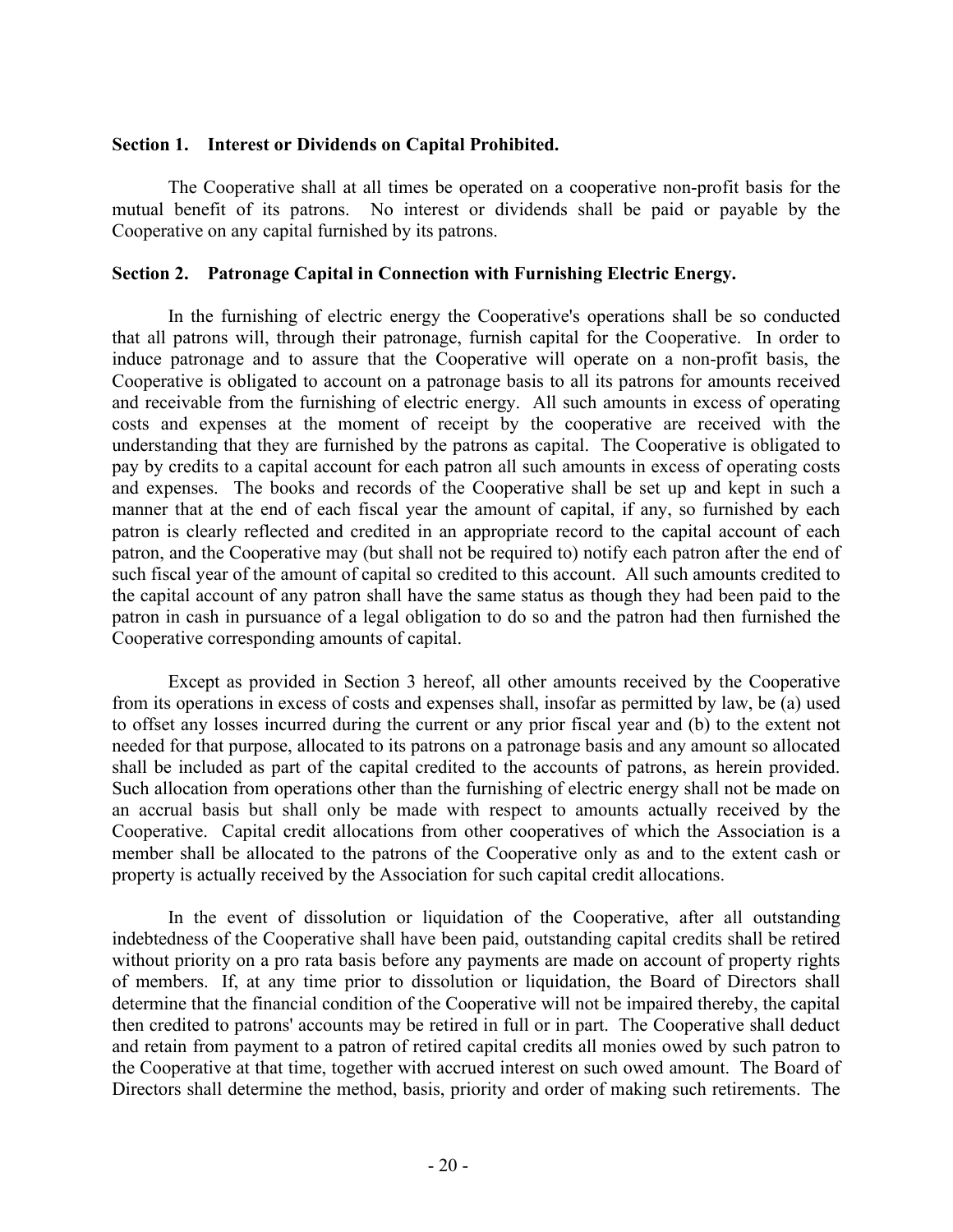Board shall have the power to adopt rules providing for the separate retirement of capital credits from affiliated organizations. The Board of Directors shall also have the power, exercisable in its sole discretion, to retire all or a portion of the capital credit of patrons prior to the time such capital would otherwise be retired under the provision of these bylaws or the policies of the Board of Directors, on a discounted and fair value basis, upon such terms and conditions as the Board of Directors shall adopt, provided that the financial condition of the Cooperative will not be impaired. The discounted portion of the capital credit of a patron which is not paid to such patron, after debiting any monies then owed by such patron to the Cooperative, shall conclusively be deemed donated to, and retained by, the Cooperative and shall not thereafter be reassigned to any member, patron or person. Any policy of the Board to retire the capital credit of patrons and implement the foregoing provisions of these bylaws shall be applied in a nondiscriminatory fashion within each separate class of members, but may be different for different classes of members.

Capital credited to the account of each patron shall be assignable only on the books of the Cooperative pursuant to written instruction from the assignor and only to successors in interest or successors in occupancy in all or part of such patron's premises served by the Cooperative unless the Board of Directors, acting under policies of general application, shall determine otherwise.

Notwithstanding any other provision of these Bylaws, the Board of Directors, in its sole discretion, shall have the power to retire the capital credit of a deceased patron who was a natural person at any time after the death of such patron and prior to the time such capital would otherwise be retired under the provision of these bylaws or the policies of the Board of Directors, upon such terms and conditions as the Board of Directors shall adopt, provided that the financial condition of the Cooperative will not be impaired thereby. No capital credit of a deceased patron shall be retired early unless an heir or legal representative of the deceased patron has requested such retirement in writing to the Cooperative. If such written request is made to the Cooperative, the Cooperative shall retire the capital credit of a deceased patron to the estate or heirs of the deceased patron on a discounted and fair value basis. The Cooperative shall deduct and retain from such payment all monies owed by the deceased patron to the Cooperative at that time, together with accrued interest on such owed amount. The discounted portion of the capital credit of such deceased patron which is not paid by the Cooperative, after the retirement of a portion thereof on a discounted and fair value basis, shall be deemed donated to, and retained by, the Cooperative and shall not thereafter be reassigned to any patron or member or person. Any policy of the Board to retire the capital credit of deceased patrons and implement the foregoing provisions of these bylaws shall be uniform and applied in a non-discriminatory fashion to the capital accounts of deceased patrons.

The patrons of the Cooperative, by dealing with the Cooperative, acknowledge that the terms and provisions of the Articles of Incorporation and Bylaws shall constitute and be a contract between the Cooperative and each patron, and both the Cooperative and the patrons are bound by such contract, as fully as though each patron had individually signed a separate instrument containing such terms and provisions. The provisions of this Article of the Bylaws shall be called to the attention of each patron of the Cooperative by posting in a conspicuous place in the Cooperative's office.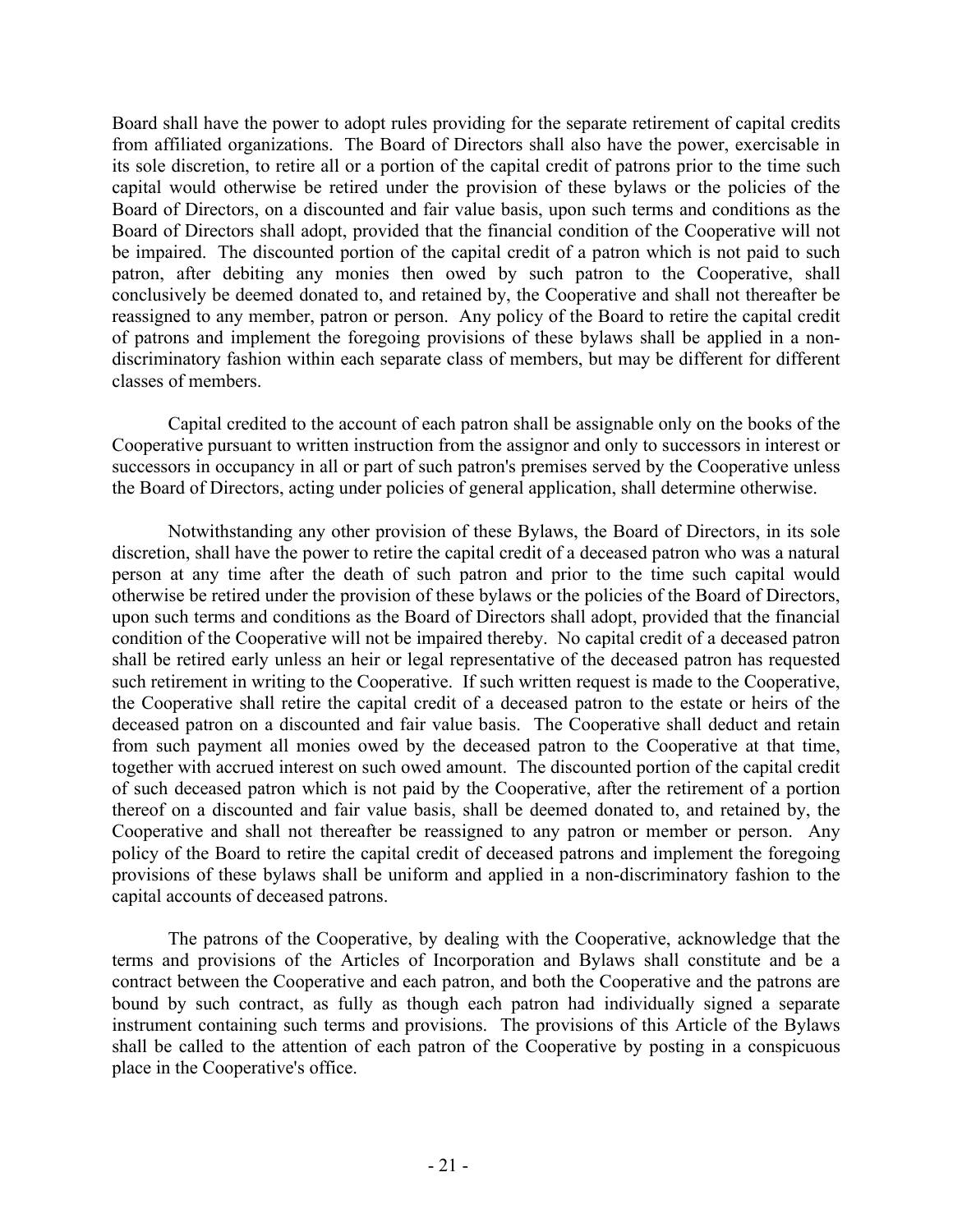Certain retired patronage capital credits may go unclaimed by members. Bookkeeping and accounting maintenance of unclaimed refunds of patronage capital credits for such patrons or past patrons is burdensome and costly to the Cooperative. The failure by a patron or past patron to assert a claim for such credits constitutes evidence of intent to abandon such credits.

 Any retired patronage capital credit which remains unclaimed by a patron or past patron for three years after being published in a newspaper of general circulation within the service area of the Cooperative or tendered in the form of a negotiable instrument, sent by first class mail addressed to such patron or past patron at his/her/its last known address shall be conclusively deemed abandoned and forfeited to the Cooperative and belongs to the Cooperative. The Board may direct, in its discretion, the use of such funds.

### **Section 3. Patronage Refunds in Connection with Furnishing Other Services.**

In the event that the Cooperative should engage in any business activity other than the furnishing of electric energy, all amounts actually received from such activity which are in excess of costs and expenses and appropriate reserves properly chargeable against the activity shall, insofar as permitted by law, be (a) used to offset any losses incurred in such activity during the current or any prior fiscal year, and (b) to the extent not needed for that purpose, allocated to its patrons on a patronage basis, and any amount so allocated shall be included as part of the capital credited to the accounts of patrons, as herein provided. Such allocation from such business activity other than the furnishing of electric energy shall not be made on an accrual basis but shall only be made with respect to amounts actually received by the Cooperative. Capital credit allocations from other cooperatives of which the Association is a member shall be allocated to the patrons of the Cooperative only as and to the extent cash or property is actually received by the Association for such capital credit allocation.

### **Section 4. Property Interest of Members.**

Upon dissolution, after

- (a) all debts and liabilities of the Cooperative are paid, and,
- (b) all capital furnished through patronage shall have been retired as provided in these Bylaws,

the remaining property and assets of the Cooperative shall be distributed among the members and former members in the proportion which the aggregate patronage of each bears to the total patronage of all members during the ten years next preceding the date of filing of the Certificate of Dissolution.

### **Section 5. Administrative Service Charges.**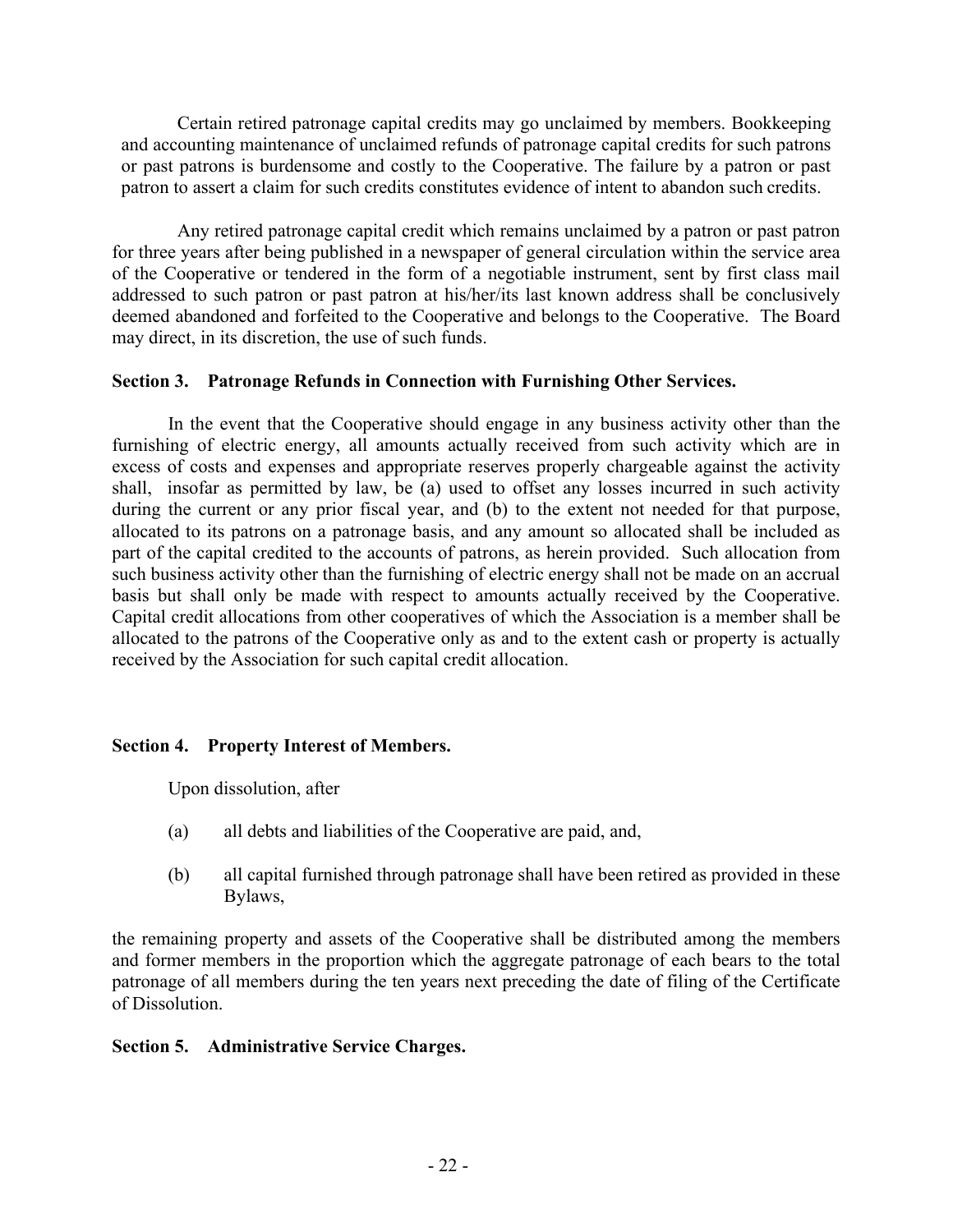The Cooperative retires and has previously retired from time to time certain patronage capital credits of its patrons. Some checks tendered in payment of retired patronage capital credits to certain patrons and past patrons have been and are expected in the future to be returned or otherwise to remain unclaimed. Such unclaimed refunds of patronage capital credits are held by the Cooperative for a period of time in accordance with these bylaws for claim by such patrons or past patrons to whom such credits have been allocated, until otherwise abandoned or forfeited as may elsewhere be provided in these bylaws. Bookkeeping and accounting maintenance of unclaimed refunds of patronage capital credits for patrons or past patrons is burdensome and costly to the Cooperative. Therefore, the Cooperative hereby imposes an annual administration fee on the unclaimed patronage capital credits of all patrons or past patrons who have failed to claim or negotiate payment of retired patronage capital credits for more than one (1) year after the refund was mailed, in the amount of five and no/100 dollars (\$5.00) per year. Said annual administration fee shall be a set-off against the unclaimed patronage capital credits and shall be credited annually to the Cooperative in reduction of the unclaimed patronage capital credits.

### **ARTICLE IX Waiver of Notice**

Any member or Director may waive, in writing, any notice of meetings required to be given by these Bylaws.

### **ARTICLE X Disposition of Property**

The Association may not sell, lease or otherwise dispose of any of its property other than:

- (a) property which in the judgment of the Board of Directors neither is not nor will be necessary or useful in operating and maintaining the Association's system and facilities; provided, however, that all sales of such property shall not, in any one (1) year, exceed in value ten per centum (10 percent) of the value of all the property of the Association;
- (b) services of all kinds including electric energy; and,
- (c) personal property acquired for resale; unless such sale, lease or other disposition is authorized at a meeting of the members by the affirmative vote of at least twothirds (2/3) of the members voting thereon at such meeting in person or by mail, or by the affirmative vote of a majority of the members voting thereon in person or by mail in the event that a majority of the total membership shall vote, and the notice of such proposed sale, lease or other disposition shall have been contained in the notice of the meeting. Each member of the Association shall be entitled to vote concerning this matter either in person or by mail in the manner provided by Article II Section 8 of these bylaws.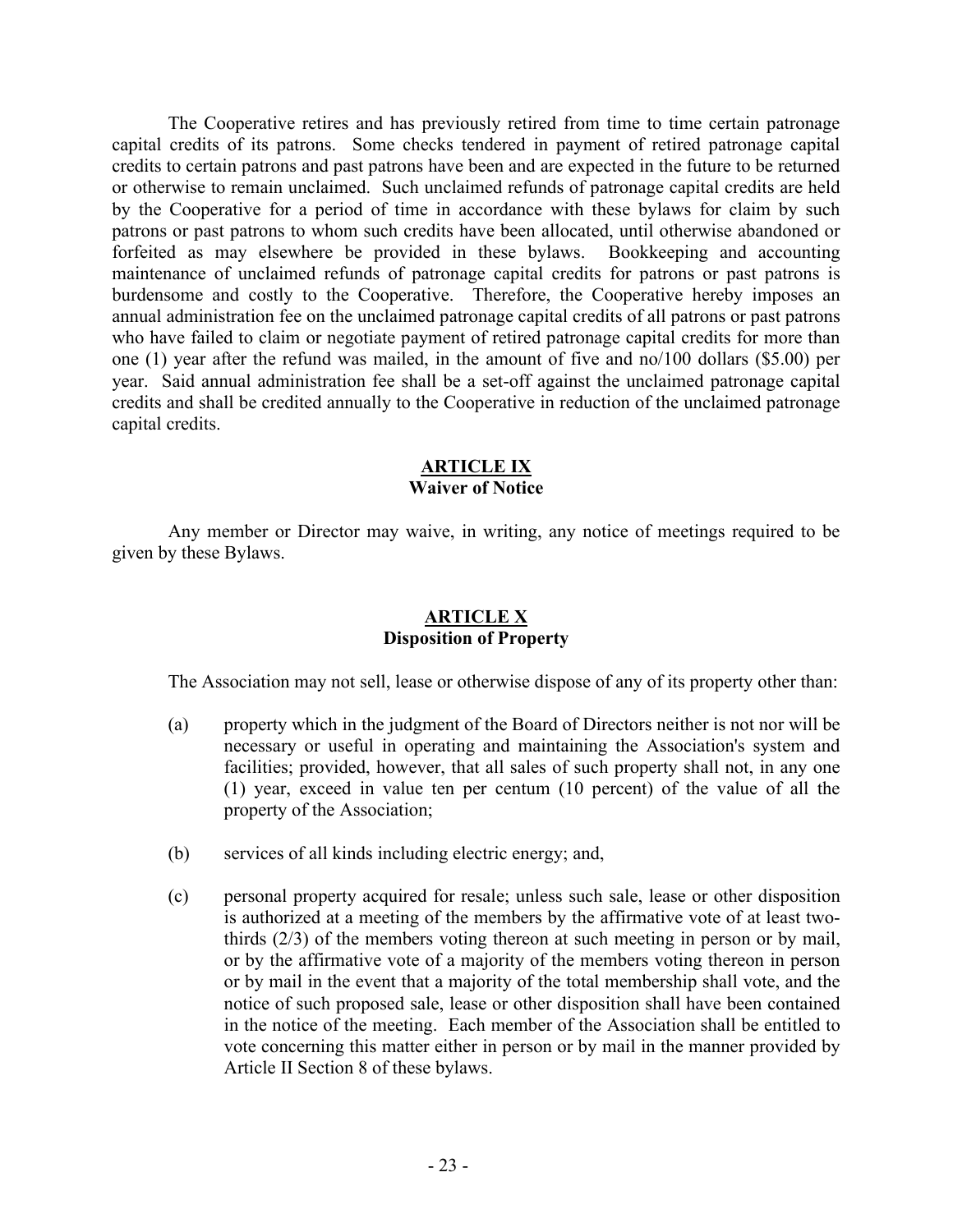The terms "sell, lease or otherwise dispose of" as used in this Article shall not include the execution and delivery of mortgages or deeds of trust upon, or the pledging of or encumbering of any and all of the property, assets, licenses, franchises, permits or other things of value of the Association whether acquired or to be acquired and wherever situated, including any revenues and income therefrom. The Board of Directors shall have full power and authority to borrow money and mortgage and otherwise encumber all said property of the Association without authorization of the members.

### **ARTICLE XI Fiscal Year**

The fiscal year of the Association shall be determined from time to time by resolution of the Board of Directors.

#### **ARTICLE XII Membership in Other Organizations**

The Cooperative shall not become a member of any other organization without the affirmative vote of the Board of Directors.

### **ARTICLE XIII Seal**

The corporate seal of the Association shall be in the form of a circle and shall have inscribed thereon the name of the Association and the words "Corporate Seal, Colorado."

### **ARTICLE XIV Amendments**

#### **Section 1.**

Except as otherwise provided in this Article XIV, these Bylaws may be altered or amended either:

- (a) by the affirmative vote of a majority of the members present and voting on such alteration or amendment at any regular or special meeting of members and the members voting by mail ballot, where such voting is required or otherwise authorized by the Board of Directors under these Bylaws, provided that the notice of such member meeting shall have contained a copy of the proposed Bylaw alteration or amendment, or
- (b) by the affirmative vote of a majority of the Directors at any regular or special meeting of the Board of Directors, provided that the notice of such Board of Directors meeting shall have contained a copy of the proposed Bylaw alteration or amendment. Notwithstanding the above, the provisions of Section 7 of Article I, Section 1 of Article II, Sections 1, 2, 3, 4, and 5 of Article III, Section 4 of Article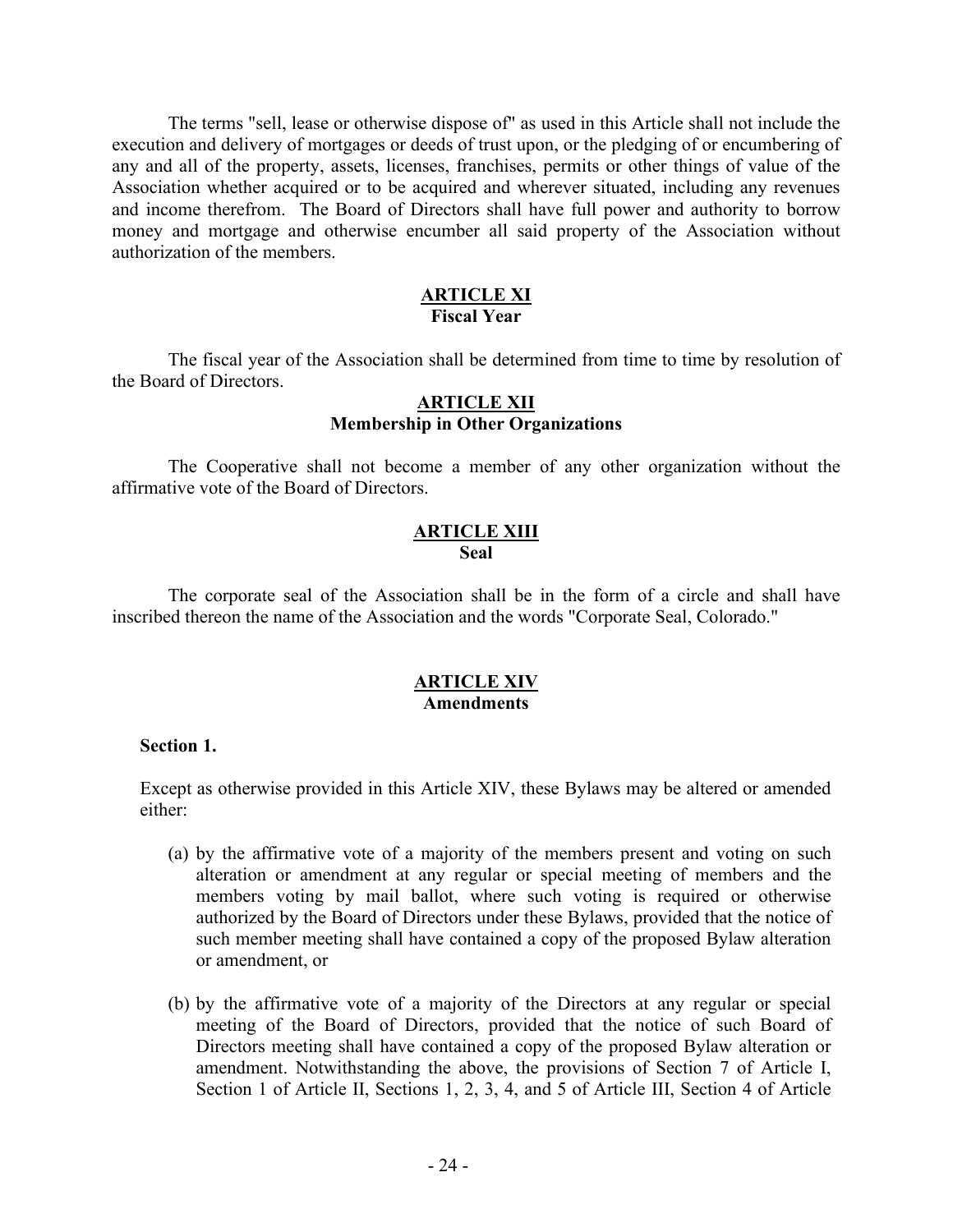VIII, Article X, and this Article XIV of these Bylaws may not be amended by vote of the Directors.

### **Section 2.**

The words of any alteration or amendment to these Bylaws which are approved after 2006 by the affirmative vote of a majority of the members present and voting at any regular or special meeting of members and the members voting by mail ballot, where such voting is required or otherwise authorized by the Board of Directors under these Bylaws, shall not thereafter be amended or deleted by the act of the Board of Directors alone but only by a further amendment to these Bylaws approved by the affirmative vote of a majority of the members present and voting at a regular or special meeting of members and the members voting by mail ballot, where such voting is required or otherwise authorized by the Board of Directors under these Bylaws.

### **Section 3.**

In addition to the power and authority of the Board of Directors to adopt alterations to and amendments of these Bylaws under Section 1 above, the Board of Directors may also sponsor or propose alterations and amendments to these Bylaws to be submitted to a vote of the members present at a regular or special meeting of members and the members voting by mail ballot, where such voting is required or otherwise authorized by the Board of Directors under these Bylaws.

### **ARTICLE XV Miscellaneous**

Policies, rules and regulations. The Board of Directors shall have power to make and adopt such policies, rules and regulations, not inconsistent with the law, the Articles of Incorporation or these Bylaws, as it may deem advisable for the management of the business and affairs of the Cooperative.

### **ARTICLE XVI Directors Districts**

The area served by the Association is hereby divided into nine (9) districts.

District One shall consist of the area served by the Association in the State of Wyoming and that portion of Moffat County, Colorado, served by the Association north of Township 9 North and that portion of Routt County, Colorado, north of Township 10 North.

District Two shall consist of that portion of Moffat County, Colorado, served by the Association north of Township 6 North and south of Township 10 North and including the City of Craig, Colorado.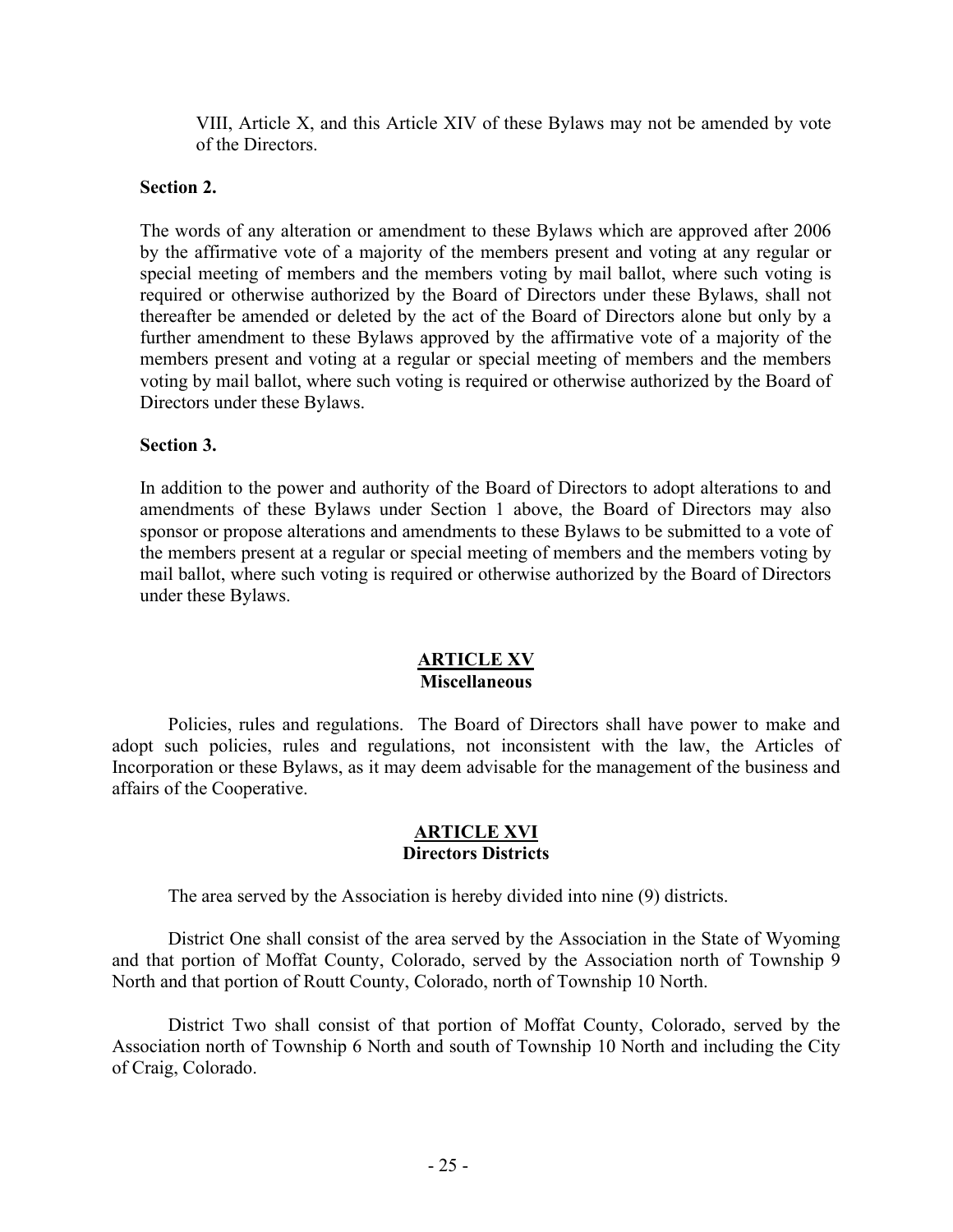District Three shall consist of the City of Craig, Colorado.

District Four shall consist of the City of Craig, Colorado and that portion of Moffat County, Colorado, served by the Association south of Township 7 North, and that portion of Rio Blanco County, Colorado, served by the Association in Township 3 North, Range 90 West of the 6th Principal Meridian and in Township 3 North, Range 91 West of the 6th Principal Meridian.

District Five shall consist of that portion of Routt County, Colorado, south of Township 11 North and west of Range 86 West of the 6th Principal Meridian and that portion of Rio Blanco County, Colorado, served by the Association in Township 3 North, Range 87 West of the 6th Principal Meridian.

District Six shall consist of that portion of Routt County, Colorado, located north of Township 5 North, and south of Township 11 North, and east of Range 87 West, all of the 6th Principal Meridian, but excepting and excluding from said portion that part of Township 6 North, Range 84 West, lying south of the north line of Sections 31 through 36, inclusive, of Township 6 North, Range 84 West, all of the 6th Principal Meridian, BUT plus and together with all of the City of Steamboat Springs, Colorado.

District Seven shall consist of the City of Steamboat Springs, Colorado.

District Eight shall consist of the City of Steamboat Springs and that portion of Township 6 North, Range 84 West of the 6th Principal Meridian lying south of the north line of Sections 31 through 36, inclusive of Township 6 North, Range 84 West of the 6th Principal Meridian; and Township 5 North, Range 84 West; Township 5 North, Range 85 West; Township 5 North, Range 86 West of the 6th Principal Meridian.

District Nine shall consist of that portion of Routt County, Colorado south of Township 5 North and east of Range 87 West of the 6th Principal Meridian, and those portions of Eagle, Summit and Grand Counties of Colorado served by the Association, and that portion of Township 3 North, Range 86 West of the 6th Principal Meridian in Rio Blanco County served by the Association.

Hereafter Directors shall be elected or appointed as representatives of the various Districts above enumerated and Directors shall reside in the District for which they are elected or appointed. One Director shall be elected or appointed from each of the nine (9) Districts.

### **ARTICLE XVII Set-Off and Lien and Security Interest**

To secure the payment of any and all indebtedness of any member, consumer or other legal entity, this Association shall have a first lien upon the capital investments, capital credits, net margins, construction deposits, and any other property rights and interest in the Association of such member, consumer or other entity. All such members, consumers or other entities of the Association hereby grant a first lien on all deposits, capital credits, capital investments,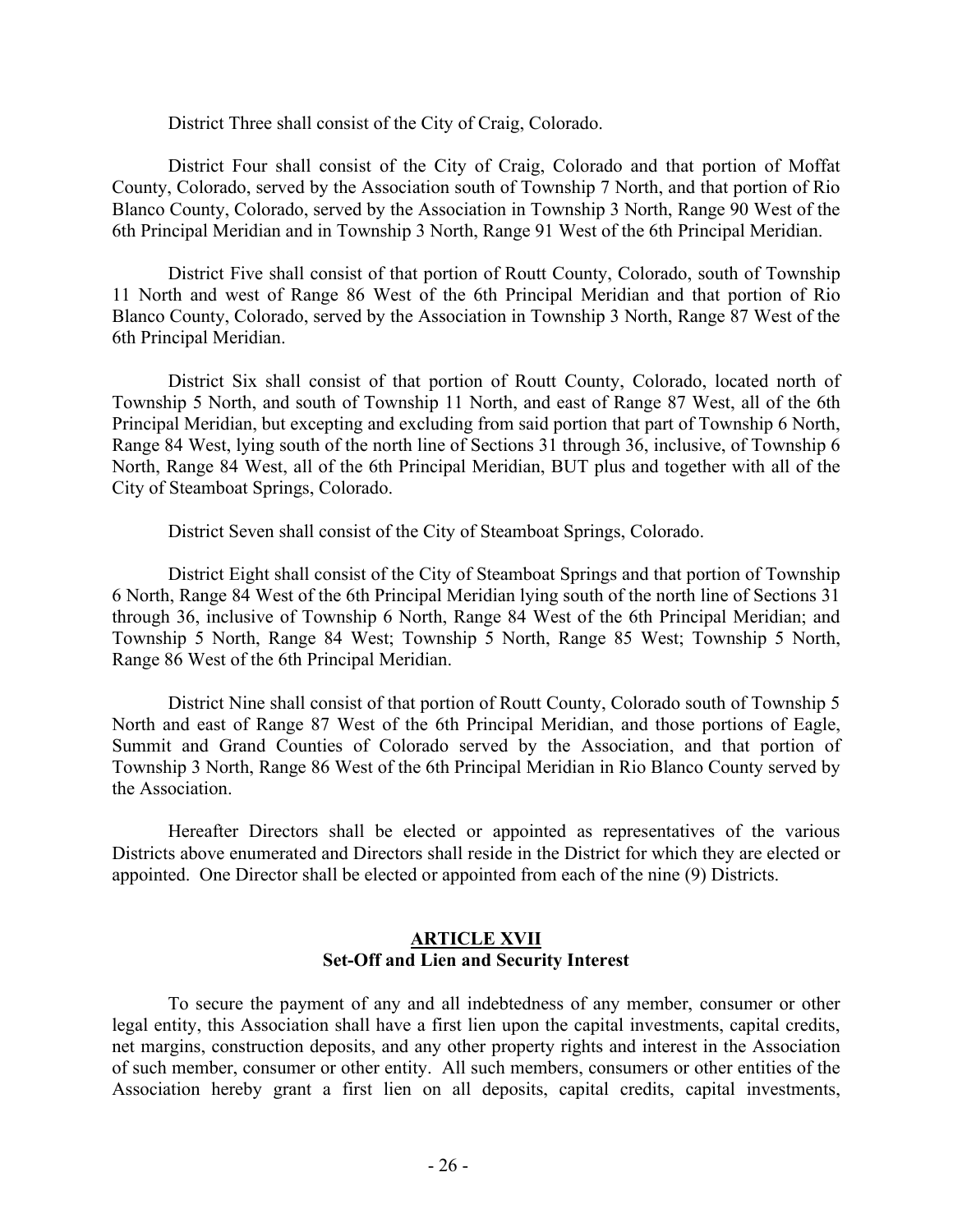patronage refunds and other property or funds of the member, consumer or other entity held by the Association to secure payment of all indebtedness of such member, consumer or other entity to the Association. The first lien and security interest shall be perfected by possession of the collateral by the Association under the uniform commercial code. The Articles of Incorporation, Bylaws, tariffs and rules and regulations of the Association shall constitute a security agreement under the uniform commercial code. The amount of any such lien and security interest may, at the sole option of the Association, be set-off at any time against any funds to be paid any such member, consumer or other entity by the Association.

Revised: November 30, 2021 October 26, 2021 October 27, 2020 September 22, 2020\* March 26, 2019 August 28, 2018 April 19, 2017 January 24, 2017 July 21, 2016 April 21, 2016 March 20, 2014 November 18, 2011

\*Amendments approved by a vote of the membership at the 2020 Annual Meeting of Members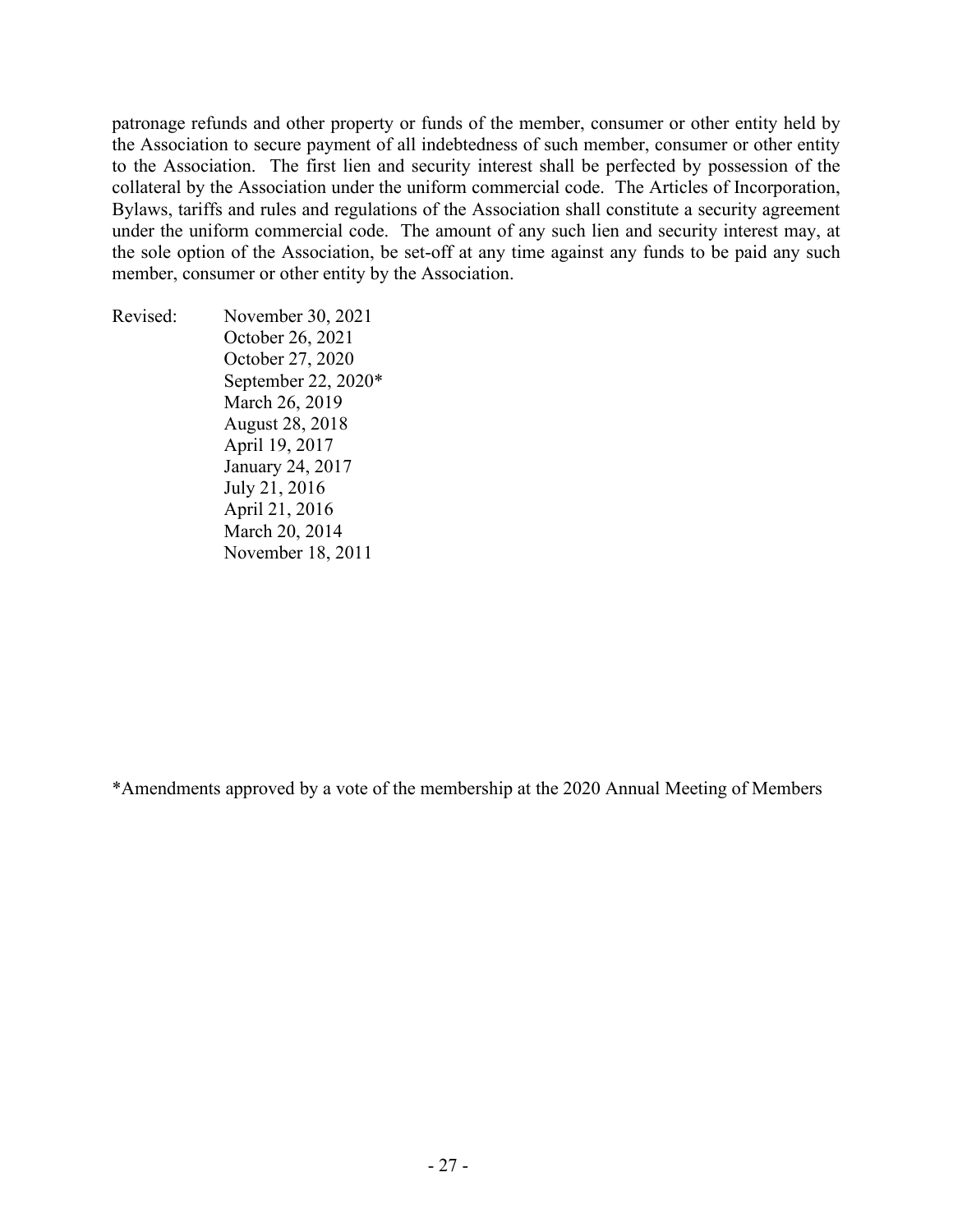## **INDEX**

| <b>Article I - Members</b>             |  |
|----------------------------------------|--|
|                                        |  |
|                                        |  |
|                                        |  |
|                                        |  |
|                                        |  |
|                                        |  |
|                                        |  |
| <b>Article II - Meeting of Members</b> |  |
|                                        |  |
|                                        |  |
|                                        |  |
|                                        |  |

| Section 7A- Mail Voting: Amendments to Bylaws and Member Governing Motions----8 |  |
|---------------------------------------------------------------------------------|--|
|                                                                                 |  |
|                                                                                 |  |

## **Article III - Directors**

# **Article IV - Meeting of Directors**

## **Article V - Officers**